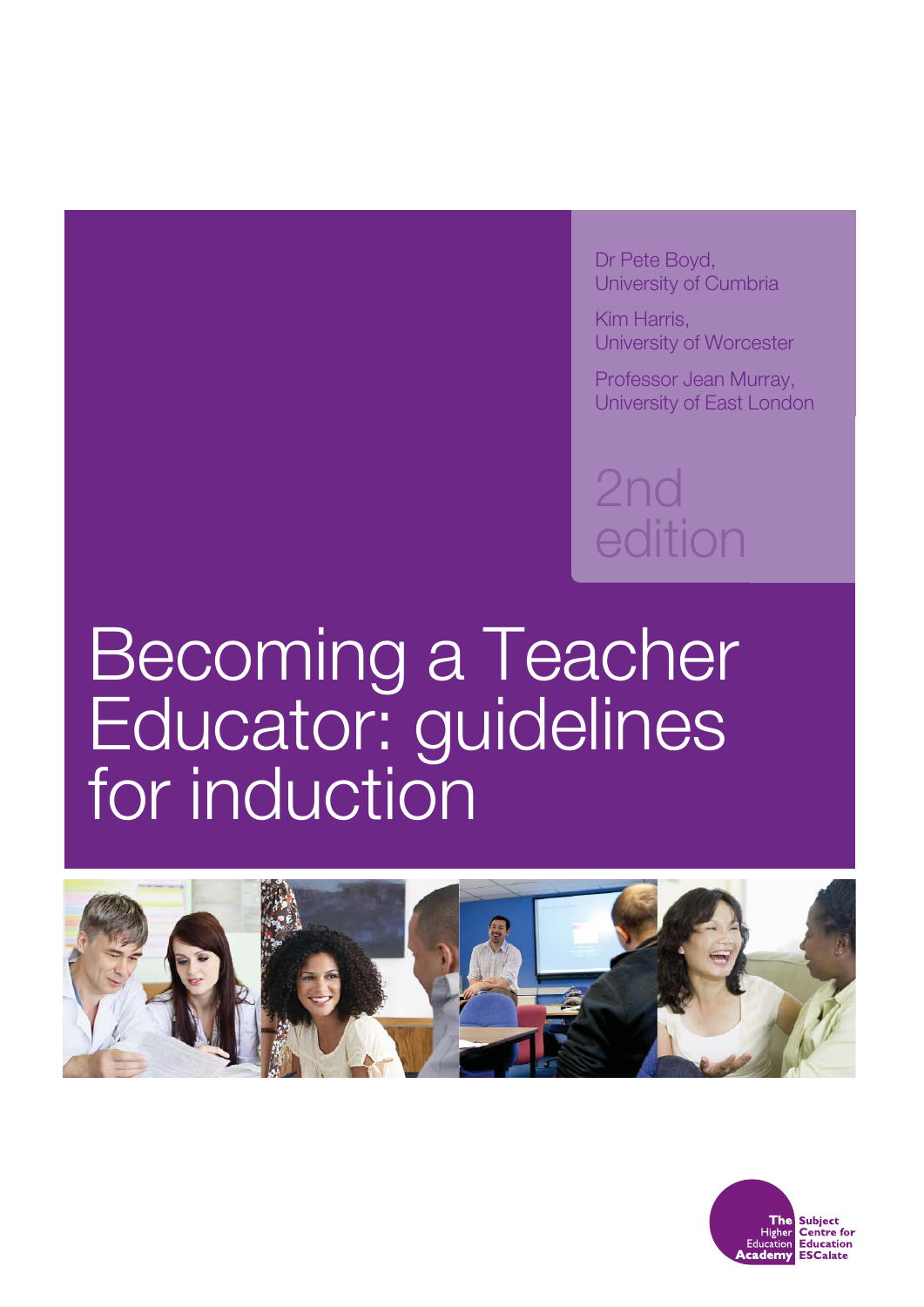#### Published by

**ESCalate** HEA Subject Centre for Education University of Bristol Graduate School of Education 35 Berkeley Square Bristol, BS8 1JA Email: heacademy-escalate@bristol.ac.uk www.escalate.ac.uk

© Dr Peter Boyd, Kim Harris and Professor Jean Murray October 2011

ESCalate production team - Dr Jocleyn Wishart and Teresa Nurser

Permission is granted to copy and distribute this document in unaltered form only, for the purposes of teaching, research, private study, criticism and review, provided that the original author and publisher is acknowledged.

The views expressed in this publication are those of the authors and do not necessarily represent those of ESCalate.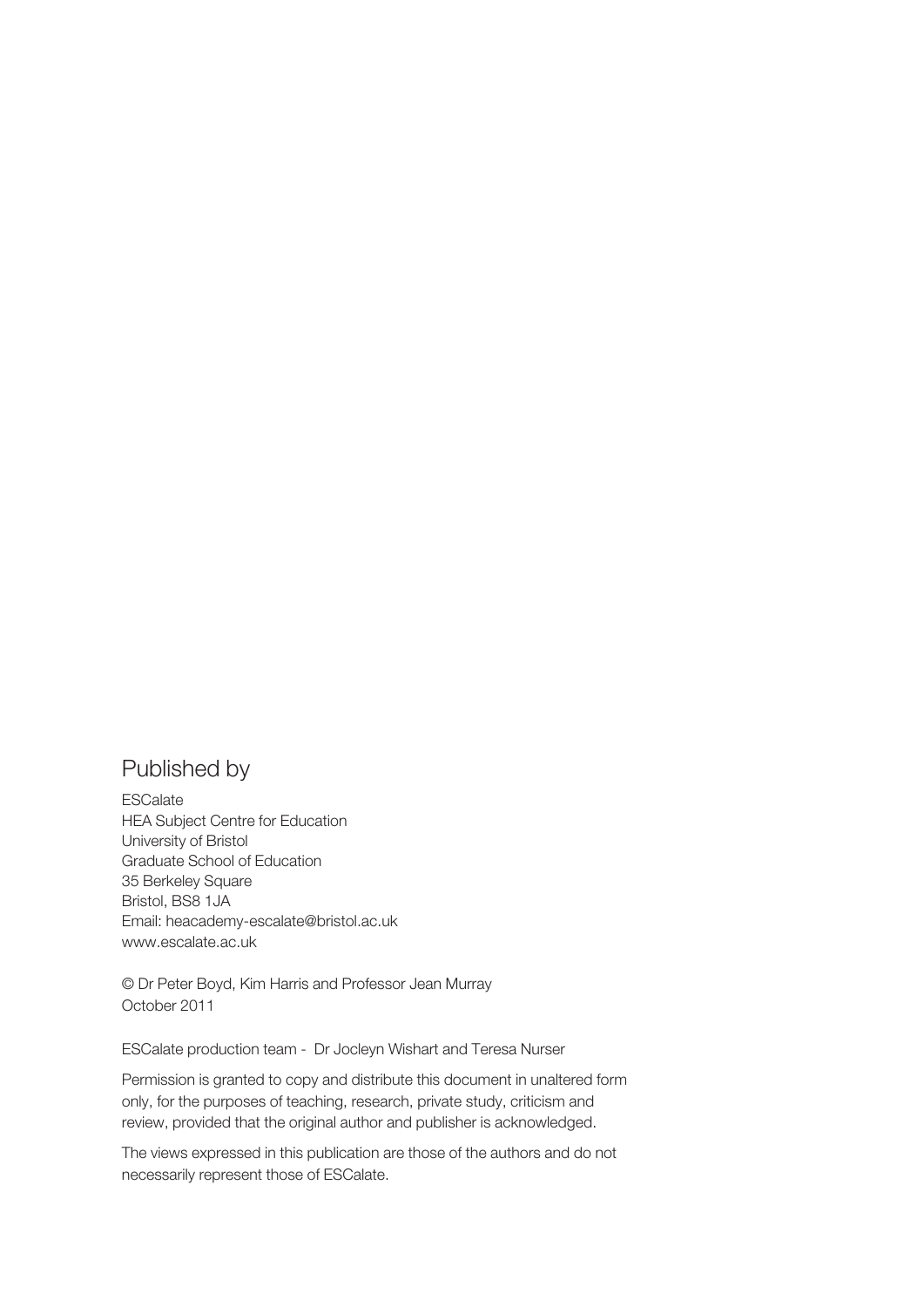

## Becoming a Teacher Educator: guidelines for induction

Dr Pete Boyd, University of Cumbria Kim Harris, University of Worcester Professor Jean Murray, University of East London

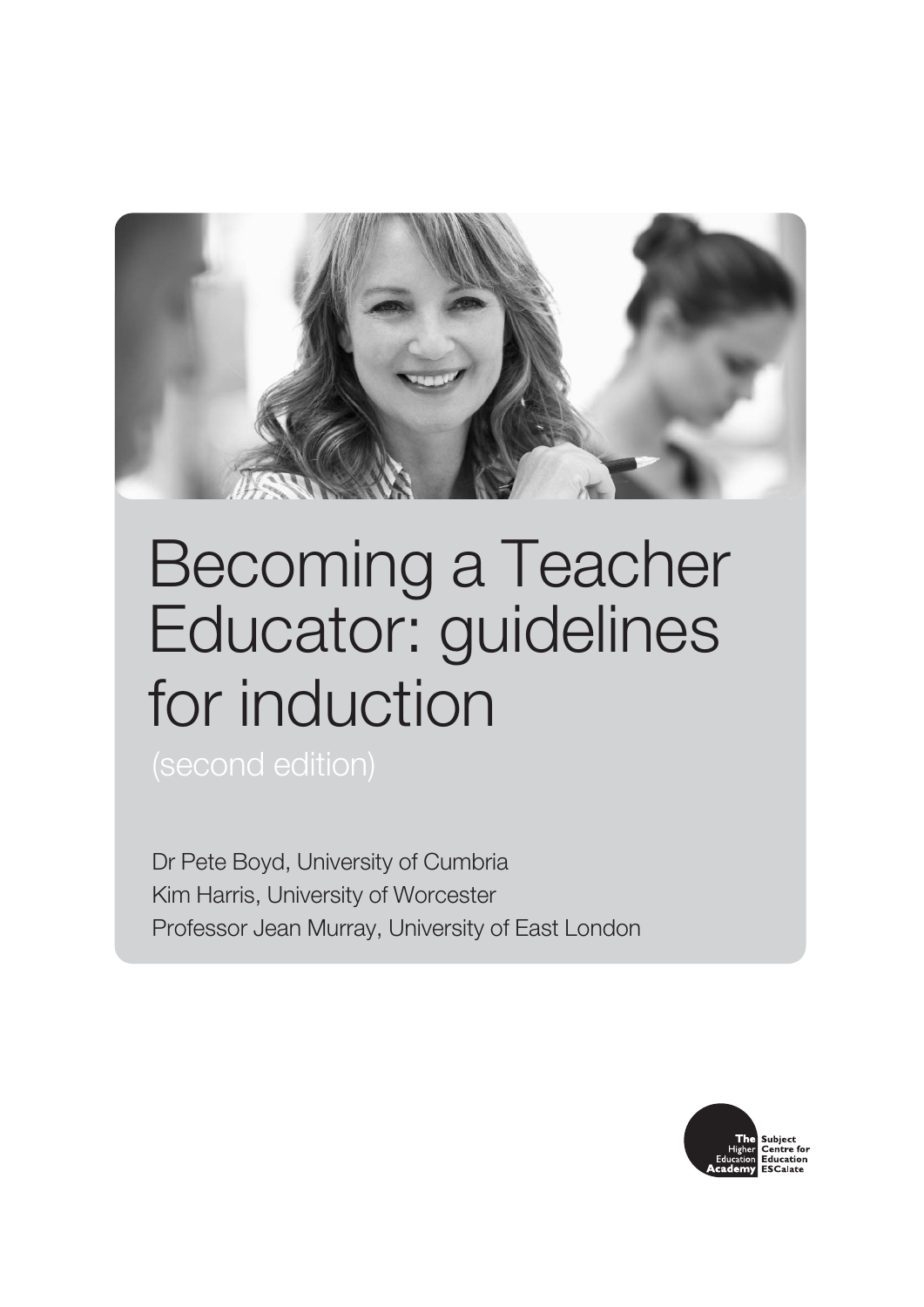#### About the Authors

**Dr Pete Boyd** is Reader in Professional Learning and research co-ordinator in the Faculty of Education at the University of Cumbria. He contributes to teaching and supervision of teachers and lecturers on masters and doctoral programmes. His professional background is in secondary school teaching, teacher education and academic development. His research interests focus on workplace learning and identity of professional educators and on assessment practice.

**Kim Harris** is a Senior Lecturer and Graduate Teacher Programme course leader in the Institute of Education at the University of Worcester. Her background is in primary school teaching and initial teacher education. Her particular areas of interest are the development of music and mathematics subject knowledge in initial teacher education. Her research interests focus on teacher development in primary music education and the induction and professional development of academic staff in teacher education within the higher education sector.

**Professor Jean Murray** is Research and Knowledge Leader in the Cass School of Education and Communities at the University of East London, where she also teaches on doctoral courses. Building on her background in schooling and teacher education, her research interests focus on exploring the national and institutional contexts for teacher education across the world, and the ways in which these impact on the academic and professional identities of teacher educators and their opportunities for professional learning in universities and colleges.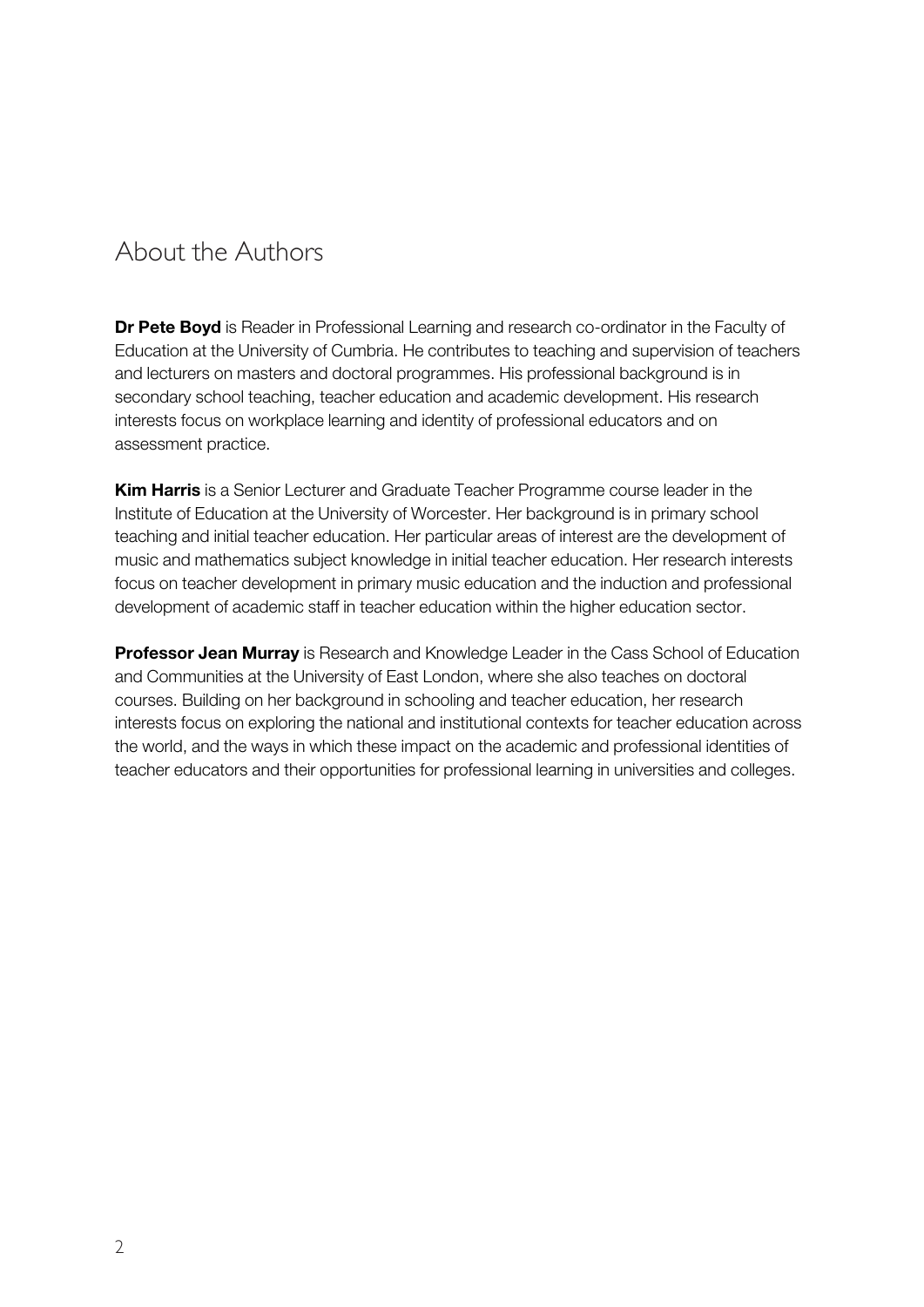

### Preface to the second edition

The first edition of these guidelines was published in 2007. Since that date it has been used to support the induction of new teacher educators in the UK and beyond. The guidelines and the research which underpinned them also won the Sage BERA Practitioner Research Prize in 2009. But change in the higher education sector and in the field of teacher education mean that the time is now right for a second edition. This new edition has been revised in four main ways. Firstly, a considerable body of published international research focused on teacher educators has been produced since 2007 and the revised guidelines are informed by this work. Secondly, the new guidelines include the 'voices' of new teacher educators themselves gathered during our regular workshops for new teacher educators and our research projects. Thirdly, the revised edition aims to be more inclusive of all teacher educators, including those in further education. In terms of this latter group, it is informed by the limited literature available and our own research into the experiences of those teaching higher education programmes in further education colleges.

Finally, the new guidelines seek to respond in a measured way to changing policy and contextual frameworks. These include the continued intensification and increasing fragmentation of academic work and identity in the higher education sector; and the wider questioning of the contribution of higher education to professional education for teachers. The second edition uses a conception of workplace learning, for teachers and teacher educators, which is based on the research evidence and includes formal as well as informal learning. It argues that the best professional learning for new and experienced teachers includes systematic classroom enquiry at its core and therefore benefits from a more objective and critical perspective gained by engagement with the literature and application of research methods. The teacher educator's knowledge, pedagogy and research skills are therefore critical in supporting professional learning of new and experienced teachers. We hope that this second edition, like the first, will be useful to all new teacher educators and to the senior staff planning their induction programmes.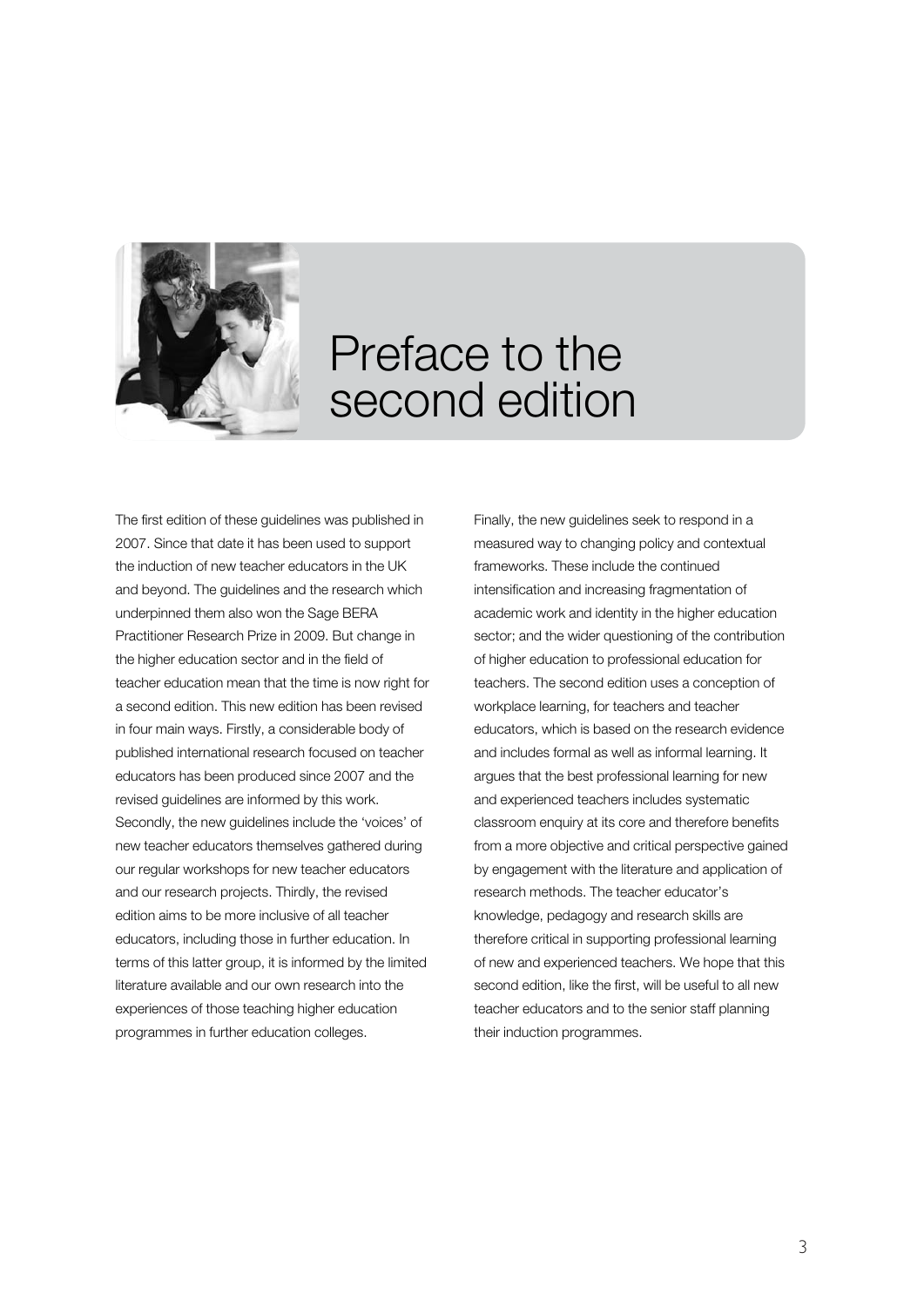#### Acknowledgements

Many colleagues have contributed through workshops and critical review to the original version of the Guidelines or to the preparation of this second edition. The perspectives of these teacher educators and other stakeholders, working in a wide range of contexts, have helped to shape the publication. They include:

Simon Allan, Linda Amrane-Cooper, Suzanne Bailey, Yvonne Barnes, Mike Blamires, Verna Brandford, Caroline Brennan, Martin Bridge, Emma Brown, Peter Carr, Jim Crawley, John Clossick, Helen Conder, Helen Cook, Christopher Dalladay, Roger Dalrymple, Jon Davison, Pat Drake, Eddie Ellis, Rebecca Eliahoo, Sue Field, Su Garlick, Jennifer Harrison, Joan Hendy, Neil Herrington, Felicity Hilditch, Barbara Hooker, Elizabeth Hopkins, Karen Hudson, Terence Hudson, Alison Jackson, Joy Jarvis, Sal Jarvis, Marj Jeavons, Gordon Kirk, Sue Lyle, Jacqui MacDonald, Pat Mahony, Jayne May, Heather Meacock, Paul Morgan, Debbie Moss, Penny Noel, Andrew Pearce, James Percival, Carl Peters, Paolo Reale, Fiona B Rodger, Alison Ryan, Anne Slater, Jim Smith, Kathryn Southworth, Jenny Stuart-Collins, Simon Thompson, John Trafford, Mary Turner, Nicola Warren-Lee, David Wells, Jenny Westwood, Diane Wiggins, Debra Wilson, Kathryn Wright, Terry Wrigley.

These colleagues are based at more than 35 institutions and organisations including:

Bath Spa University; Bishop Grosseteste University College; Bristol University; Buckinghamshire New University; Canterbury Christ Church University; Carlisle College; Central School of Speech and Drama, London; Exeter College; Institute of Education, University of London; Keele University; Leeds Trinity University College; Lifelong Learning UK; Liverpool Hope University; Middlesex University; Napier University; Newman University College; Oxford Brookes University; University of Oxford; University of Roehampton; Sheffield Hallam University; St Mary's University College, Twickenham; Swansea Metropolitan University; Birmingham City University; University of Chichester; University College Birmingham; University of East London; University of Edinburgh; University of Hertfordshire; University of Greenwich; University of Huddersfield; University of Leicester; Northumbria University; University of Sussex; University of Wales, Newport; University of Westminster; University of Wolverhampton; University of Worcester.

We would also like to acknowledge the new teacher educators across the UK who have informed the development of these guidelines through their enthusiastic participation in our regular induction workshops held each year across the UK and by agreeing to participate in our research projects. The quotes used in this second edition come from these colleagues.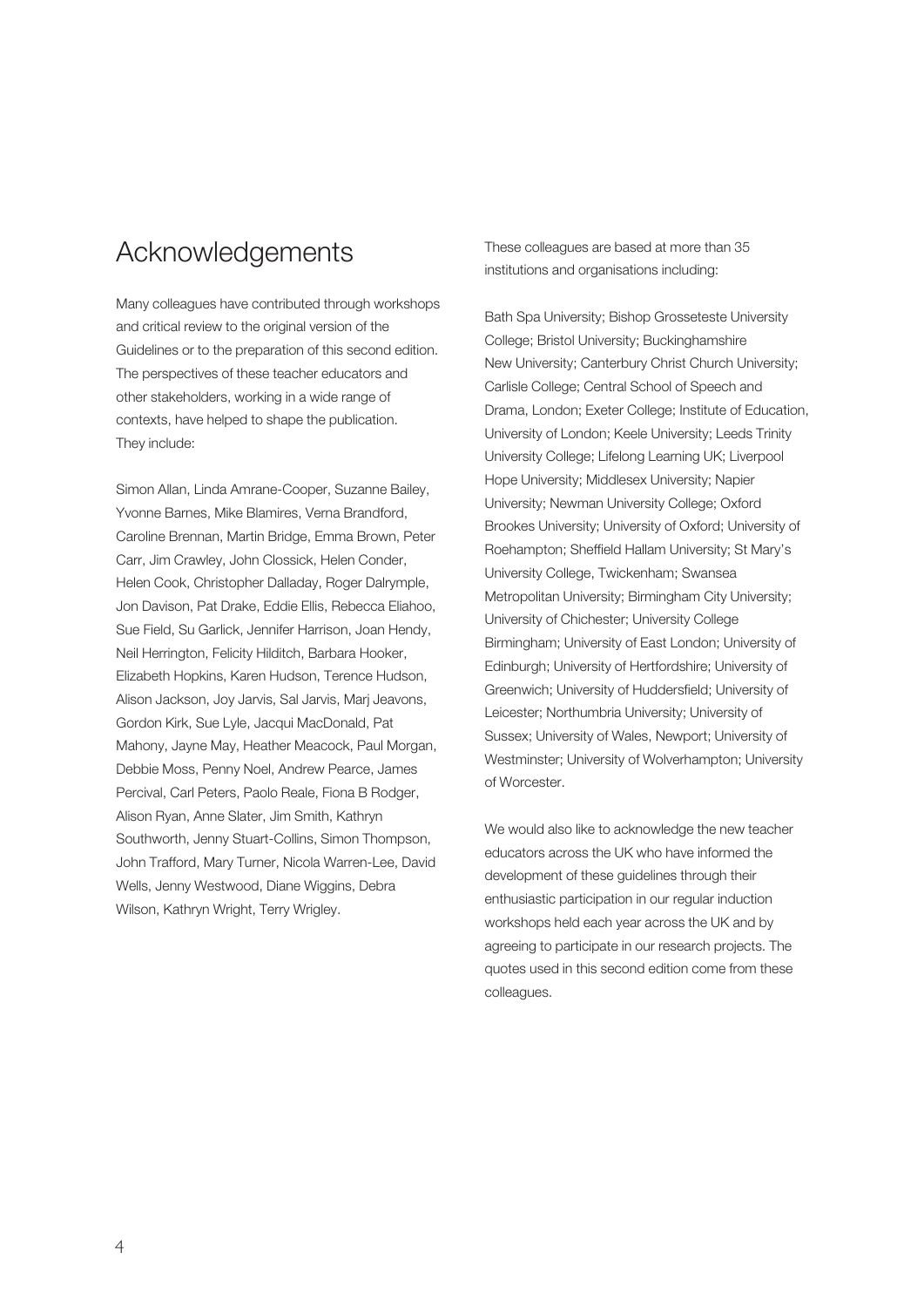

# **Contents**

| <b>Section 1: Introduction</b>                                   | 6              |
|------------------------------------------------------------------|----------------|
| 1.1 Rationale                                                    | 6              |
| 1.2 Purpose                                                      | $\overline{7}$ |
| 1.3 Teacher educator vignettes                                   | 9              |
| Section 2: The work of teacher educators                         | 11             |
| 2.1 Workplace learning                                           | 11             |
| 2.2 Research on teacher educators                                | 14             |
| Section 3: Using the guidelines to influence policy and practice | 17             |
| 3.1 Planning a strategy for induction of new teacher educators   | 17             |
| 3.2 Working with heads of department                             | 18             |
| 3.3 Working with mentors                                         | 18             |
| 3.4 Induction as an individualised three-year process            | 19             |
| 3.5 Workload management and priorities                           | 22             |
| Section 4: Areas for review and development                      | 24             |
| 4.1 Role design                                                  | 24             |
| 4.2 Organisational learning                                      | 26             |
| 4.3 Pedagogy of initial teacher education                        | 26             |
| 4.4 Work-based learning                                          | 28             |
| 4.5 Formal courses for new academics                             | 29             |
| 4.6 Scholarship and research activity                            | 30             |
| Section 5: Looking ahead                                         | 33             |
| Key professional and scholarship web sites for teacher educators | 34             |
| <b>References</b>                                                | 35             |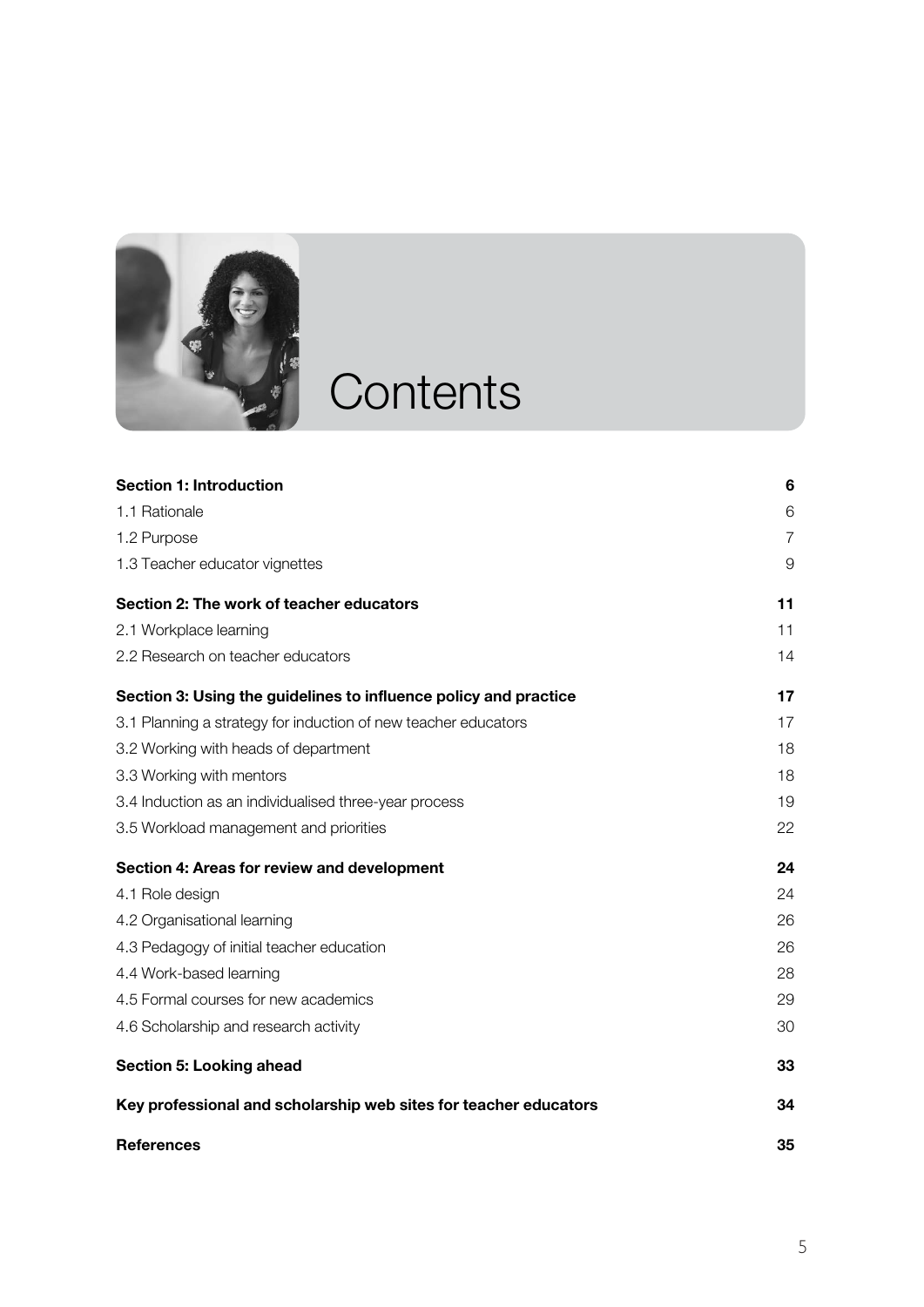

### Introduction Section 1

#### **1.1 Rationale**

Becoming a teacher educator is an exciting and challenging experience. Because the teacher educator will usually have established a strong and successful career as a practitioner, the process involves critical changes in professional practice and identity. These guidelines aim to stimulate debate and action to improve the induction of recently appointed teacher educators based in workplace contexts that include university departments and further education colleges. The guidelines are based on our interpretation and application of current research on the experience of teacher educators and on becoming an academic. Within the constraint of keeping the guidelines concise, we have also included the voices and vignettes of teacher educators.

"I feel a lot more confident in putting less stuff into the sessions […] and certainly I think my philosophy's changed from perhaps feeling I had to fill the students up to prepare them to go out to school and actually I'm a lot more aware that what I need to do more is get them thinking." Teacher educator (based in a university)

Teacher educators teaching on pre-service or initial teacher education courses in university departments in the UK are almost always appointed with prior experience of being qualified school teachers. They usually have considerable experience of teaching and of middle or senior management in the school sector. In the further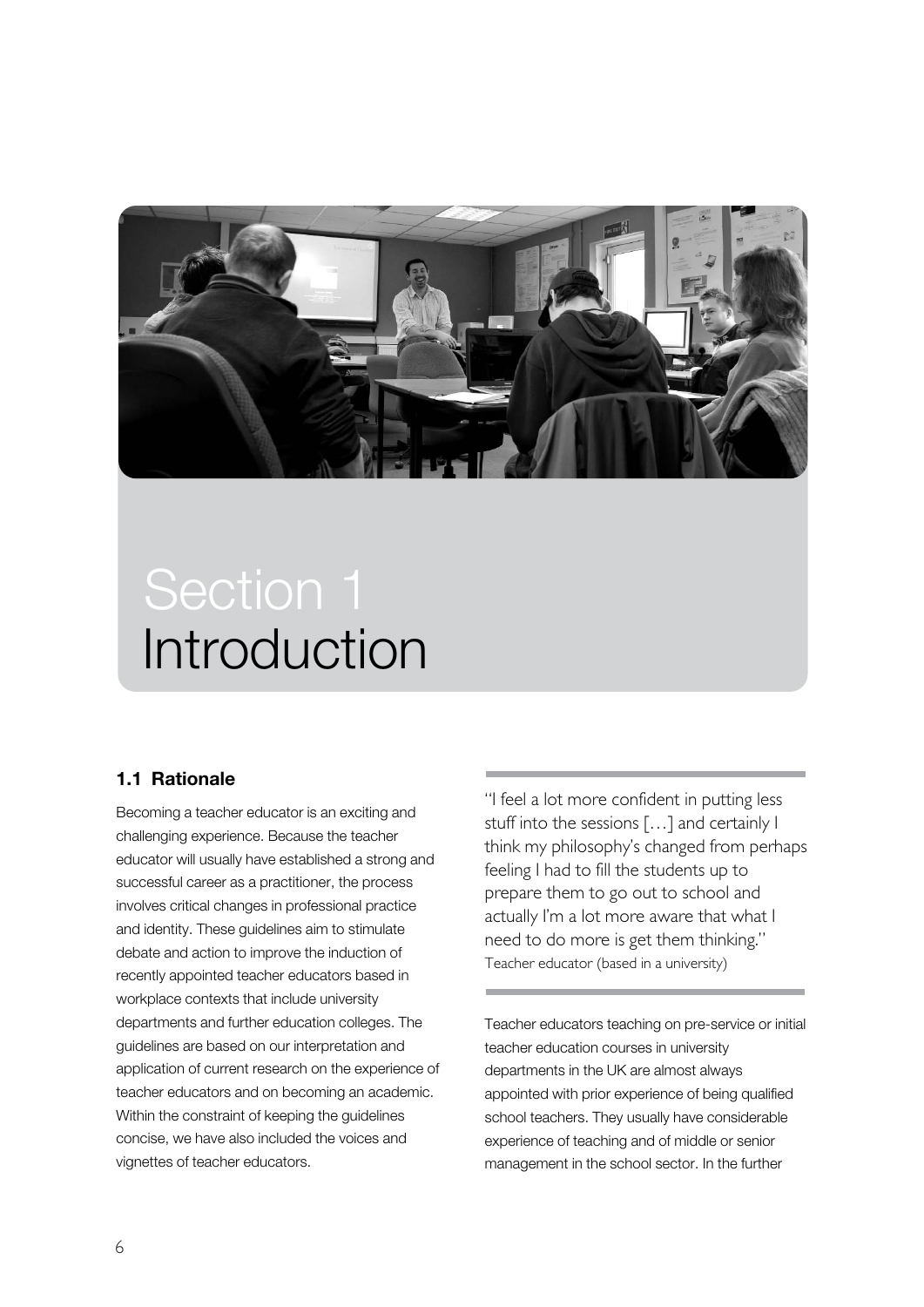education sector, teacher educators are often identified as excellent teachers within the college and are invited to join or gradually be absorbed into the teacher education team. Some of these collegebased teacher educators continue to do some teaching in their original vocational area or subject.

On appointment, all of these teacher educators bring with them a wealth of pedagogical knowledge and expertise accrued in and through their prior teaching careers. They work within academic departments but also within educational partnerships with schools or other employers. This provides complex and challenging workplace settings. New teacher educators in the UK usually begin their 'second' careers without doctoral level qualifications or other sustained experience of research and publication processes. Some, but not all, may have previously gained a Masters level qualification. These new teacher educators present a wide diversity of starting points on their appointment to posts in higher education. These guidelines are therefore based on the principle that induction will need to be flexible and adaptable to suit the needs of individuals.

"[My teaching has] become more reading and research informed. Before, when I first started, it was very much more experience informed." Teacher educator (based in a university)

We also recognise the wide range of institutional contexts in which teacher educators are located; in particular there is a very wide variation in the expectations and pressure for individuals to engage in scholarship or produce published research outcomes. The guidelines are therefore intended to provoke and inform local review, within institutions and teacher education departments, rather than present a blueprint.



#### **1.2 Purpose**

The purpose of these guidelines is to provide a tool to support colleagues in managing their own professional development during the process of becoming a teacher educator. They will also be of use to academic leaders and other staff to inform critical review of the induction experience of new teacher educators within their institution. **Induction** is taken to mean the first three years after appointment to a higher education academic role from previous careers in schools or colleges. This timeframe deliberately goes beyond the initial year, an acknowledged time of challenge for new teacher educators, and includes time to establish identities and roles and to develop a firm basis for future professional development.

The significance of situated learning in the workplace (Lave and Wenger, 1991; Eraut, 2000; Fuller et al., 2005) means that induction includes both formal and non-formal experiences that promote professional learning. While it is not possible or desirable to plan all non-formal activity, we argue that it *is* possible to design structural contexts that promote or provide opportunities for non-formal learning. We also contend that the boundaries between formal and non-formal professional learning activities are permeable (Eraut, 2000) and that to some extent such a distinction, while useful as a planning tool, is not sustainable in a complex educational workplace setting.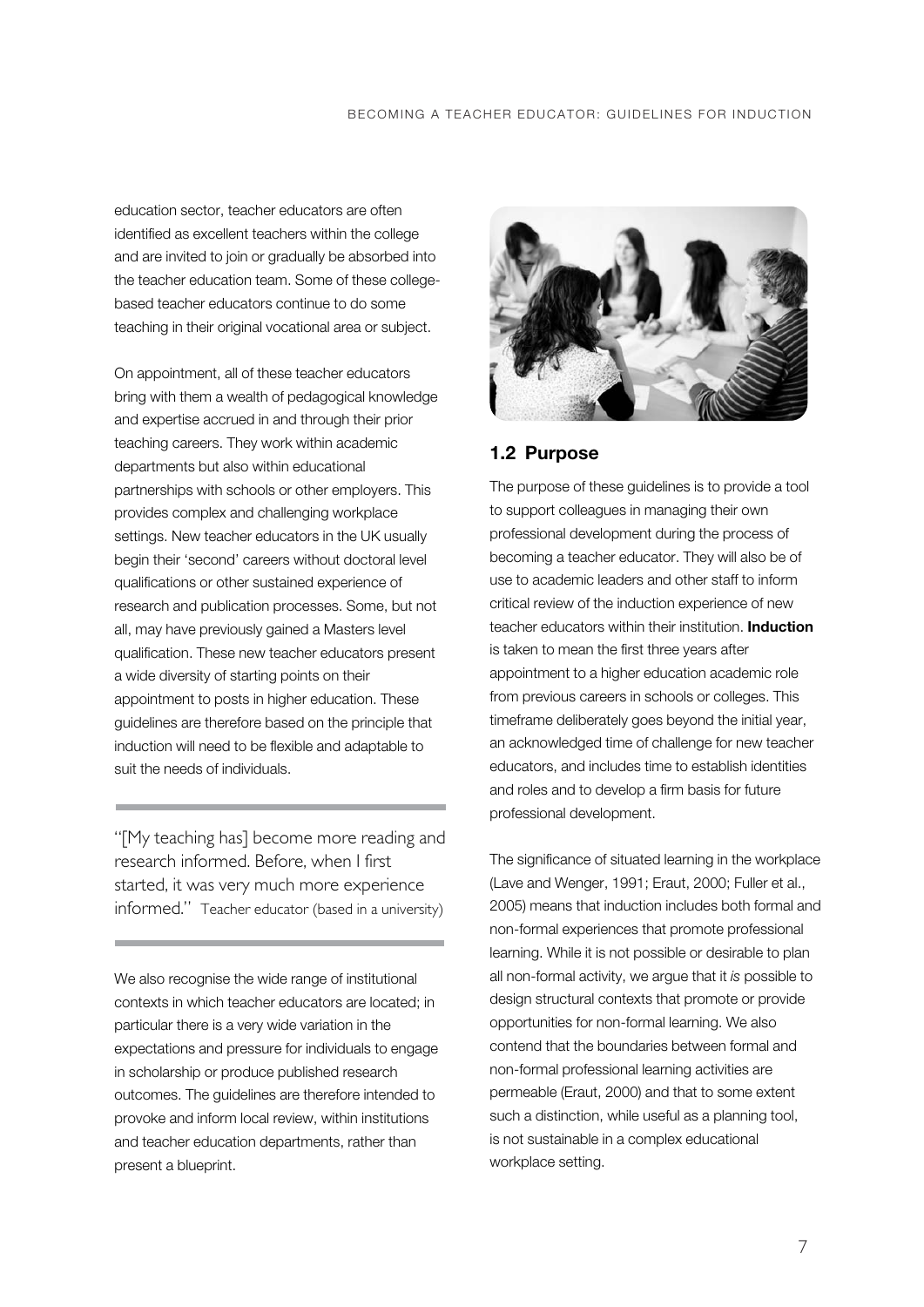In recent research projects (Murray and Male, 2005; Murray, 2008; Boyd and Harris, 2010, McKeon and Harrison, 2010) new teacher educators in university settings identified the following priorities for teacher educator induction:

- developing their pedagogical knowledge and practice, including assessment processes, appropriate to teaching student teachers in higher education settings
- enhancing their scholarship, leading to publication in their chosen area of expertise
- acquiring the pragmatic knowledge necessary to acclimatise to their new institutions and roles.

Teacher educators working in further education colleges may experience pressure to engage in scholarly activity or research but do not usually receive the resources or time to support such work.

"We have this term 'scholarly activity' bandied around and what people will define as that is very rigid…it's if you're on a Masters programme or if you are receiving a bursary for a research activity and actually it's quite refreshing the IFL $^{\dagger}$  . . and the QAA $^{2}$ have said that the scholarly activity is actually this whole range of things that we do. It's getting the College to recognise that. It's difficult." Teacher educator (based in a further education college)

A considerable amount of the guidance provided here is generic, in that it could apply to new professional educators in a range of other professional fields, such as nurse or social work education. There are, however, also significant elements that are strongly tied in with the subject discipline of teacher education and informed by research within this specific field. By setting this

guidance firmly within this context we hope that academic leaders in teacher education will find it of particular resonance and practical assistance in improving the induction and early professional learning of newly appointed colleagues. Induction for these individuals needs to reflect the accepted discourses and practices of teacher education as a professional discipline in the higher education sector in addition to meeting more general institutional requirements for probation.

"I know I need to be doing it and I know that the institution wants me to get involved in research but with everything else that I do it's very difficult to fit it in and the other issue that I suppose I have is that I've never had a plan of where I'm going" Teacher educator (based in a university)

A real challenge facing the enhancement of induction for new teacher educators is that resources (including staff time) are constrained within higher education, and some of the strategies proposed in this guidance do involve costs. Aware of these tensions, we have concentrated on the more effective application and design of structures and processes that are often already in place in many institutions. Departments and individuals will face significant challenges in prioritising induction and continuing professional development in the face of the intensification of academic life and heavy workloads. The induction experience for new teacher educators is likely to be more effective when it considers teaching and the quality of the student experience alongside scholarship and research activity. In our view supporting scholarship certainly deserves some priority in the allocation of scarce resources.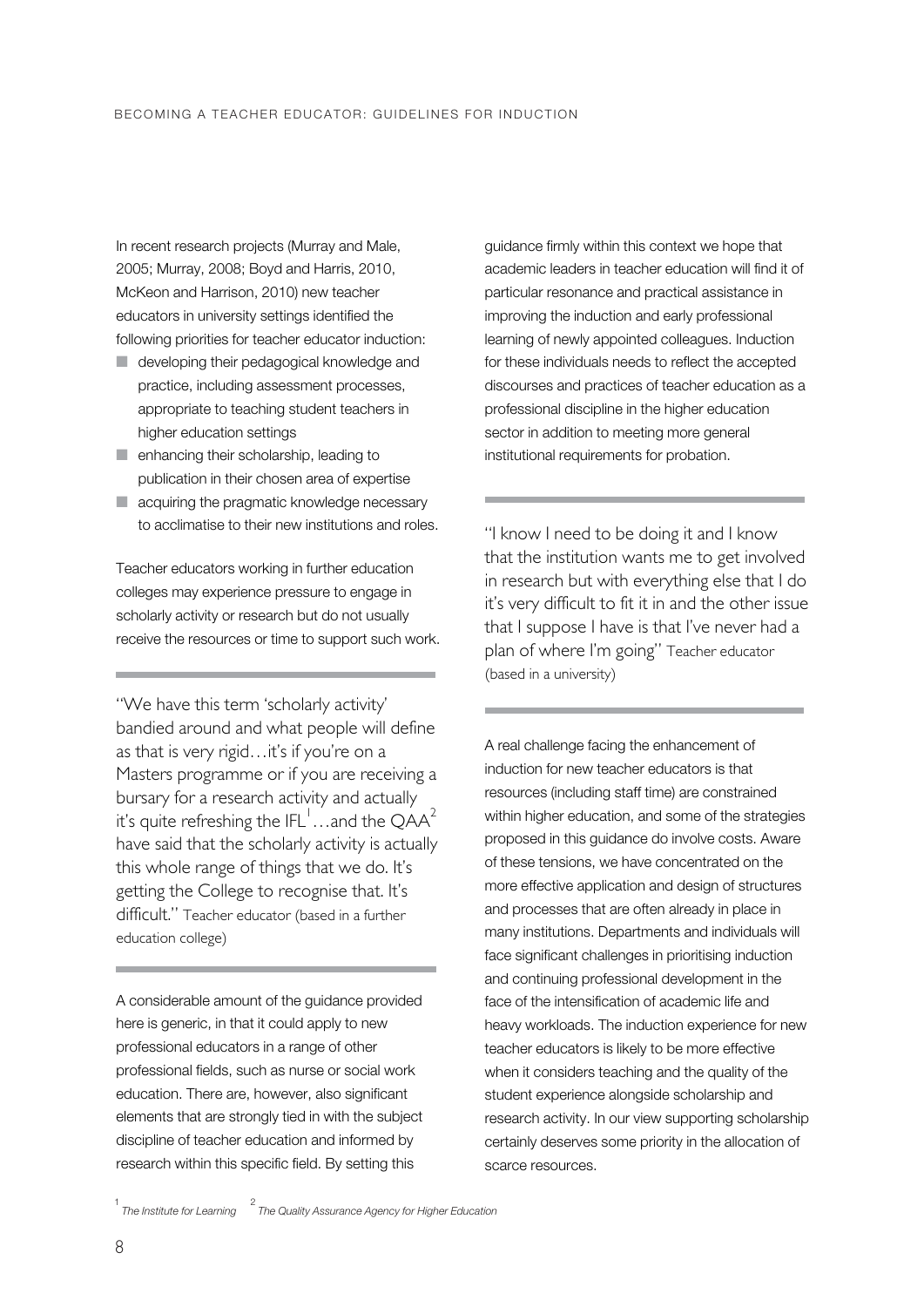"Yesterday, for example, I'd decided to spend the whole day marking; my student had a problem, who is on placement, so I had to drop everything and come in, so that causes problems for my time management." Teacher educator (based in a university)



#### **1.3 Teacher educator vignettes**

Teacher education as a professional field, including both initial teacher education and continuing professional learning for experienced teachers, is subject to a fast moving policy framework. In the UK, initial teacher education has been largely based in higher education, with its associated values and ways of working, but operating within different forms of educational partnership. Within higher education, however, there is considerable variation in expectations of teacher educators. For example, teacher education currently takes place within research-intensive universities, teaching-led universities and further education colleges. Forms of partnership between these universities and the schools and colleges they work with vary considerably. Some school-based initial teacher training is now operating largely independent of higher education.

Continuing professional learning for qualified teachers in the UK has for some time now used a mixture of providers, including local education authorities, private consultants and universitybased consultants. Universities have also provided Masters programmes in education as part of their provision for teacher development. These developments in initial and continuing teacher education mean that some teacher educators may be isolated, or in contexts that do not support their professional development and scholarship.

In addition, some university teacher education departments are now creating teacher educator roles that are different from traditional academic posts (lectureships), including employing practising school or college teachers on fixed-term contracts. A variety of titles are used for these posts, including 'teaching fellow', 'associate tutor', 'partnership tutor', and 'university teacher'. The posts vary in terms of pay scale, contract, teaching workload and expectations for published research outputs.

The professional learning, career development and identities of teacher educators are emerging research areas (Swennen, Jones and Volman, 2010). There is considerable diversity in terms of the professional journeys which individual teacher educators undertake and the opportunities which they encounter in their work. Some of this diversity is illustrated in the vignettes set out below. These are fictional, but based on collation of the professional teacher educators we have met during research projects. While each individual is unique and workplace contexts and roles vary hugely, it is hoped that the vignettes will provide some ideas to help new teacher educators consider their own ambitions and pathways for further professional learning and career development.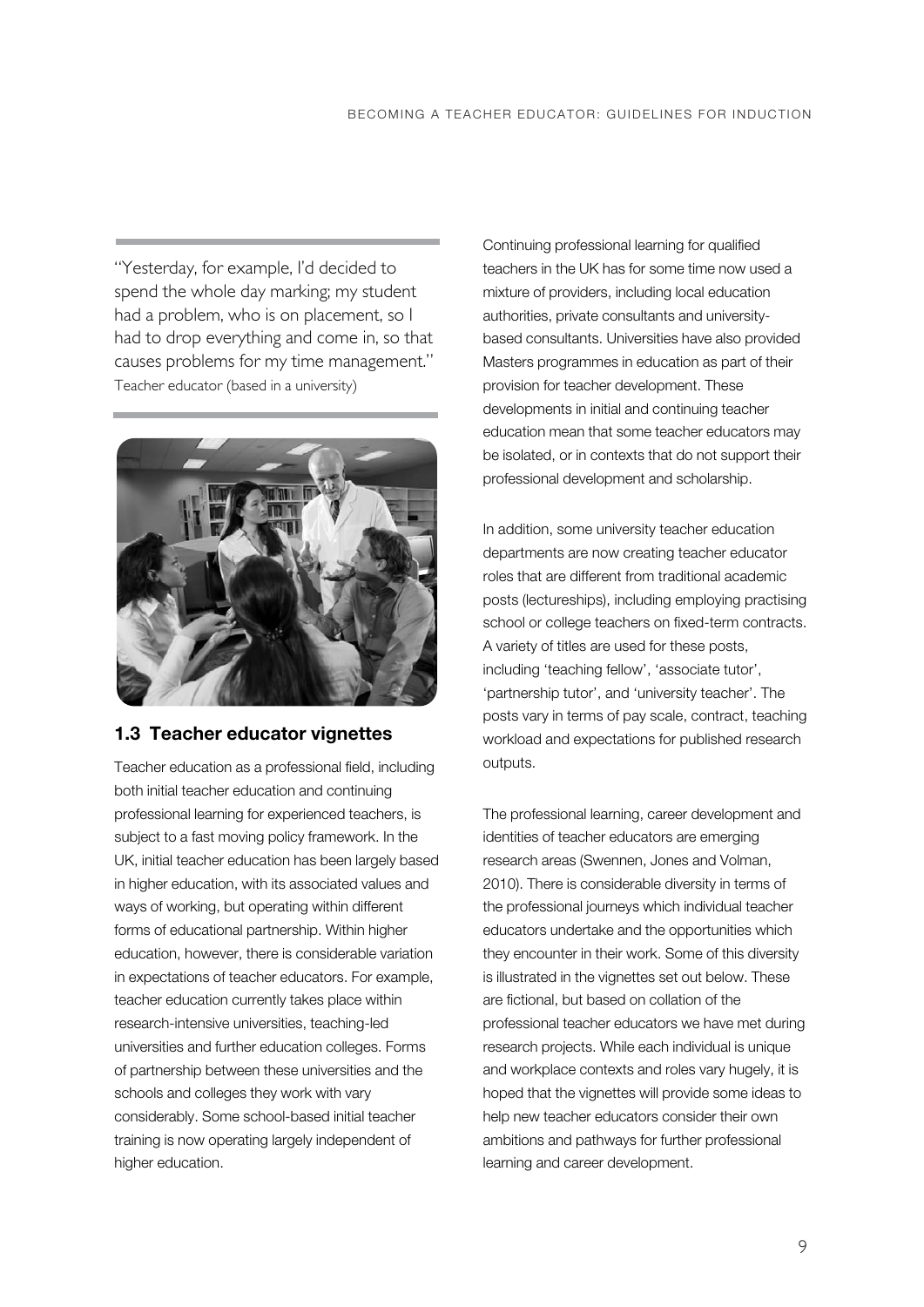#### **Figure 1: Vignettes of experienced teacher educators**

**Leah** taught for 10 years in schools and gained her Masters in Education by part-time study. She has 12 years' experience as a university-based teacher educator, mainly teaching on postgraduate primary teacher education programmes. Leah has now completed her doctorate and built up a portfolio of journal publications, academic books and research grants. She has recently gained a post as a Reader.

**Clive** taught in schools for 15 years and enjoyed occasional supervision of student teachers during their placements in his school. He now has 5 years' experience as a university-based teacher educator. He teaches on a postgraduate programme for secondary mathematics teachers and contributes to a range of subject enhancement courses. He also works as a maths consultant for schools locally and nationally and has written a chapter for an edited text on the teaching of mathematics. Overall, Clive has a strong commitment to knowledge exchange activities and a strong profile as an educational consultant.

**Harprit** worked in business administration for 10 years before taking on a teaching post in business studies in a further education college. She gained her Masters in Business Administration and after 8 years was invited to contribute to teaching on a teacher education programme within her college. Eventually she moved into the teacher education team and no longer teaches in her original subject area.

**Brian** taught English language courses in schools and some adult literacy skills in further education colleges for 15 years before being invited to apply for a teacher education post within his current institution. He now leads a teacher education undergraduate course. He has successfully completed a Masters programme at his partnership university, and with support from his supervisor is working towards publishing a paper from his dissertation.

**James** enjoyed a successful career in secondary schools, including time as a deputy head. He now works part-time in higher education and part-time in schools. He is a history specialist and works on various exam board and advisory bodies.

**Susan** taught in schools for 15 years and has 15 years' experience working in higher education. After working on teacher education programmes and an undergraduate special educational needs course at her university for 10 years, she now leads an international specialist course on inclusive education in Malaysia. She writes extensively on this subject for professional audiences.

The vignettes suggest wide possibilities in terms of professional journeys and underline the need for all teacher educators to be proactive in planning the next steps for their professional learning and career development.

The next section briefly considers research on workplace learning and specifically on teacher educator experiences. Section 3 then aims to provide practical advice on planning for academic induction.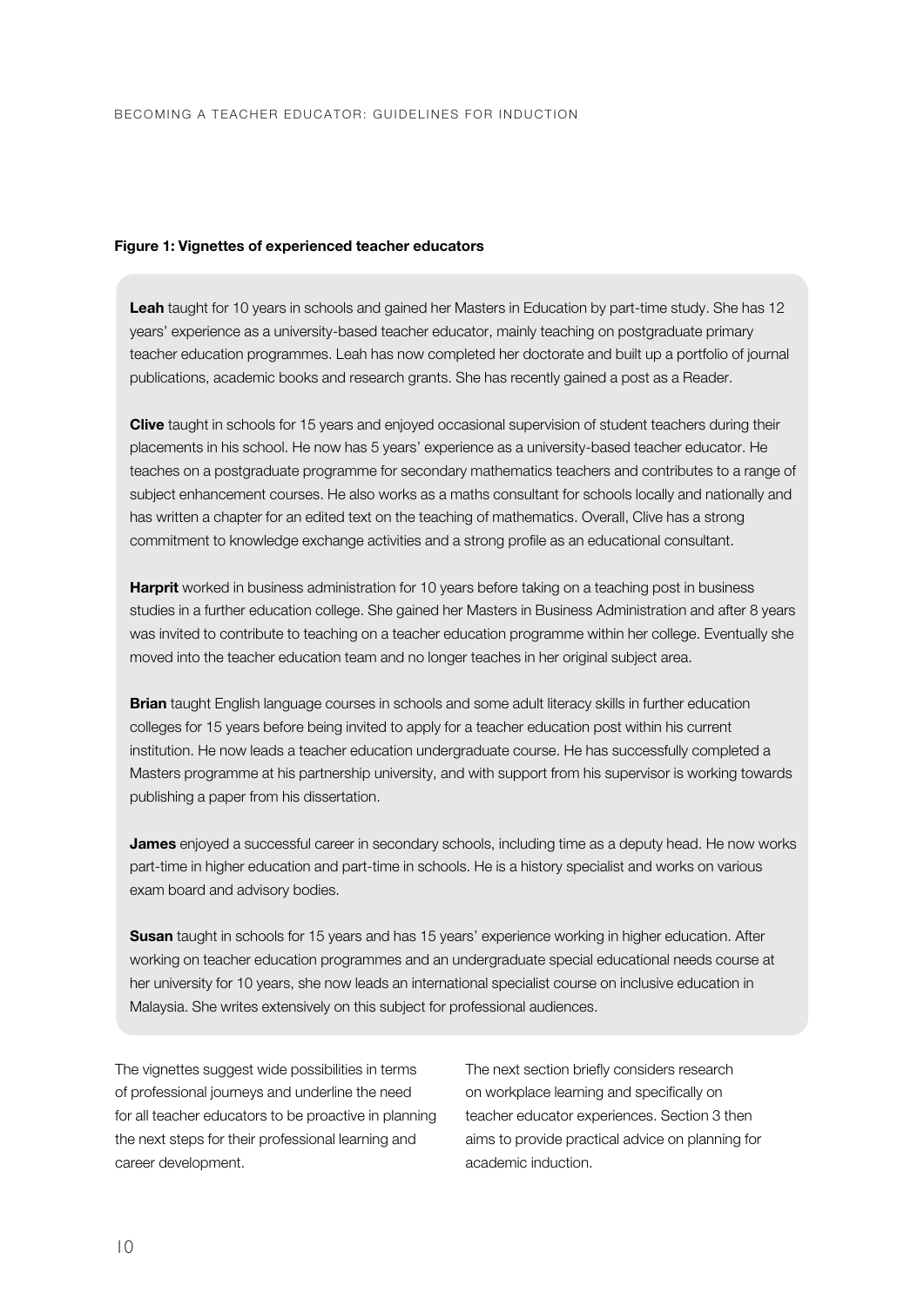

### The work of teacher educators Section 2

#### **2.1 Workplace learning**

The literature on workplace learning is useful for understanding the experiences of teacher educators and also provides powerful tools for understanding and developing the learning of student teachers. Teacher educators need to develop and manage a complex pedagogy in which their student teachers are both **'learning to teach'** and **'teaching to learn'** (Loughran, 2006). This means that formal teaching sessions on teacher education programmes often adopt a 'layered' approach with multiple purposes (Boyd and Harris, 2010) and an element of modelling by the teacher

educator (Swennen, Lunenberg and Korthagen, 2008). This formal teaching and any assignments associated with it provide an opportunity for student teachers to reflect critically on their practice in the classroom and to evaluate and apply learning theory. Workplace learning theory provides useful tools for analysis of the complex work of teacher educators, of their own professional learning and pedagogy.

Professional knowledge is strongly situated and pragmatic (Blackler, 1995) so that mentor teachers' practical wisdom is invaluable for student teacher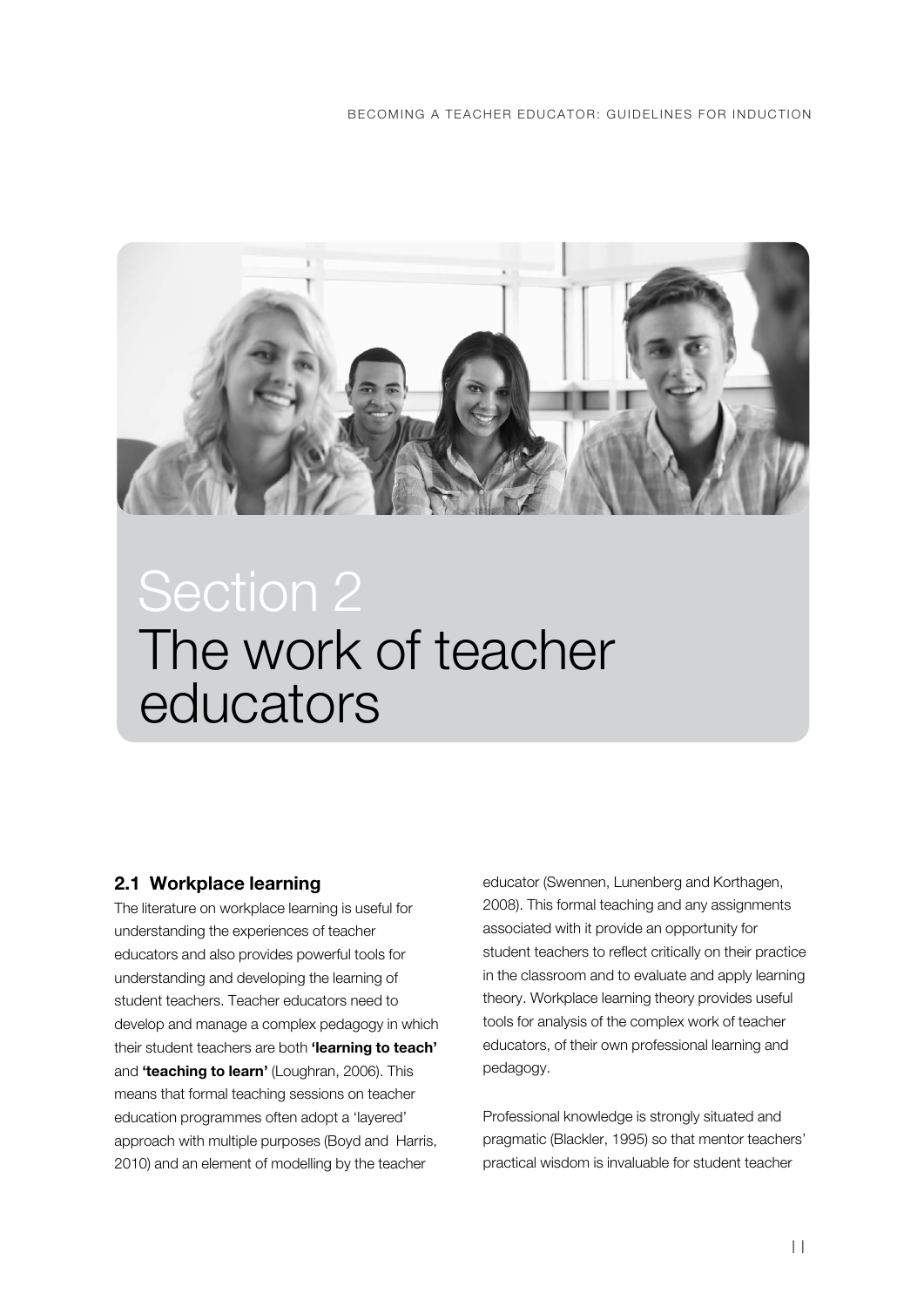learning but is closely bound to their educational setting. The teacher educator's role is to introduce a significant element of externality, a more objective and critical perspective, including supporting student teacher engagement with learning theory, research and professional literature. This role of the teacher educator is underpinned by scholarship, research and a wider perspective across the range of different school or post-compulsory contexts in which their student teachers may need to work in the future. Teacher educators also need to have high-level skills and confidence in practitioner research, so they can support their student teachers in enquiry and action research activities.

Scholarly and research activity is seen in these guidelines as an integral part of the complexity of teacher educators' work and their professional expertise as **'second order practitioners'** (Murray, 2002) who are involved in teaching about teaching. In a discussion of teacher educators' roles, Cochran-Smith (2005:219) asserts that *"part of the task of the teacher educators is functioning simultaneously as both researcher and practitioner"*, and she refers to the: *"reciprocal, recursive and symbiotic relationships"* between scholarship and practice as *"working the dialectic"*. From her perspective, such symbiotic relationships have 'fed' and enriched teacher education. These guidelines reflect a similar commitment to the integral place of scholarship and research in the work of all teacher educators.

Situated learning theory (Lave and Wenger, 1991; Wenger, 1998) emphasises informal learning in the workplace, although the contribution of formal programmes to shape that learning is acknowledged (Fuller et al., 2005). This emphasis

on informal learning is supported by studies of new academics (Trowler and Knight, 2000) and of university-based teacher educators (Murray, 2005a). The limitations of trying to improve induction for teacher educators through formal processes and structures need to be borne in mind. The conclusion of Trowler and Knight is pertinent, that the *"quality of communication and relationships in daily practice is more significant than centrally determined induction arrangements"* (2000:37). We consider, however, that a centrally provided formal element of academic induction for teacher educators is valuable, because it may promote networking across subject discipline or professional boundaries.

In their analysis Evans et al. (2006) argue convincingly that, in trying to improve workplace learning, there is a need to find a balance between considering the perspectives of individuals and aiming to influence workplace culture. The concept of an **'expansive learning environment'** was developed by Fuller and Unwin (2003) building on work by Engestrom (2001). An expansive learning environment is one that presents wide-ranging opportunities for learning, and a culture which promotes such learning. The expansive–restrictive continuum for workplace learning environments has been further developed in the context of school teachers (Hodkinson and Hodkinson, 2005; Evans et al., 2006) and is presented in a modified form in Figure 2. The continuum provides a useful conceptual framework for critically evaluating the workplace learning environment of teacher educators. It is important to note in considering Figure 2 that the individual members of staff themselves are a significant part of the workplace context, helping to create a more expansive or more restrictive learning environment.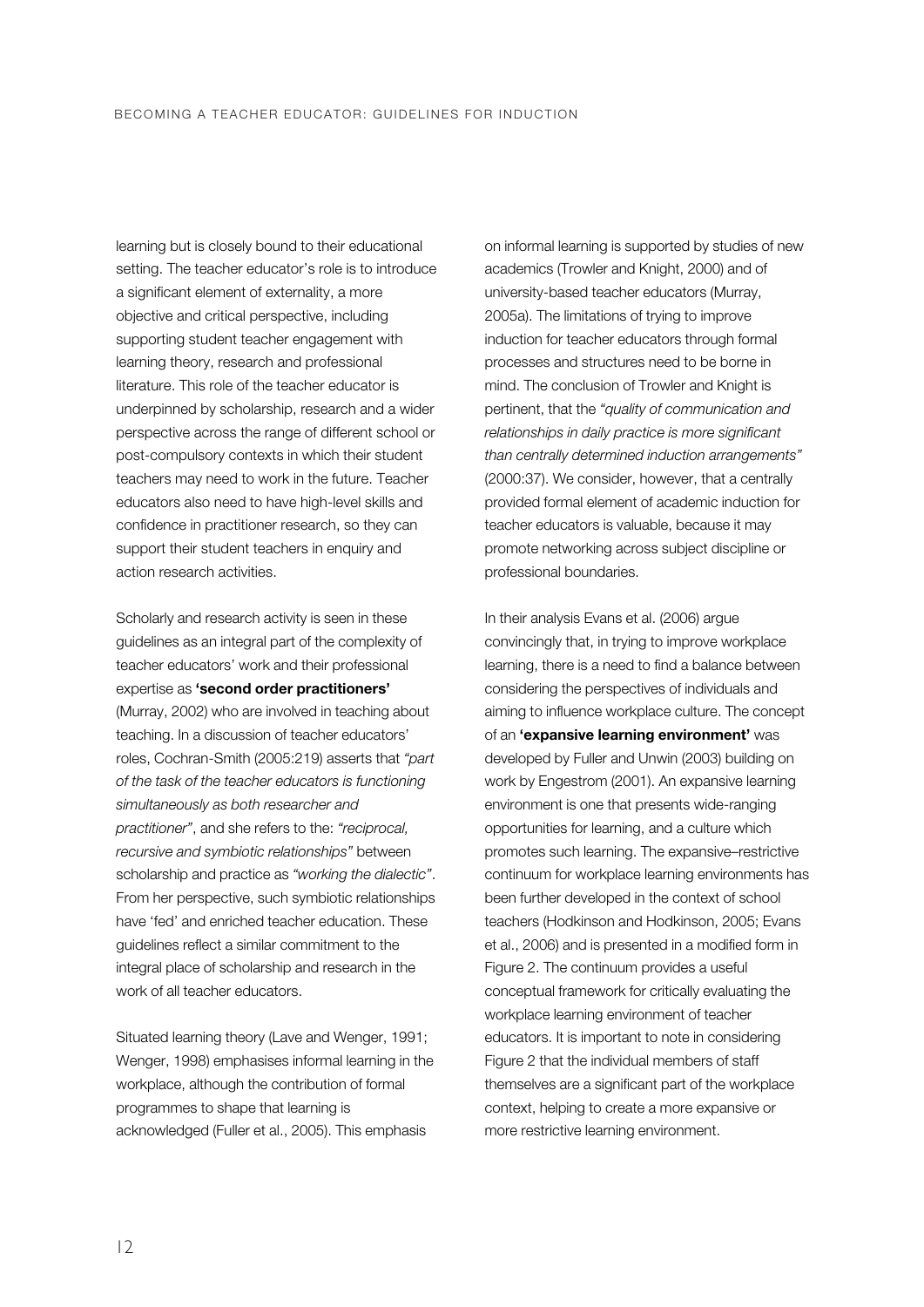| <b>EXPANSIVE learning environment</b>                                                | <b>RESTRICTIVE learning environment</b>                                                   |
|--------------------------------------------------------------------------------------|-------------------------------------------------------------------------------------------|
| Close, collaborative working                                                         | Isolated, individualist working                                                           |
| Colleagues mutually supportive in                                                    | Colleagues obstruct or do not support                                                     |
| enhancing teacher learning                                                           | each other's learning                                                                     |
| An explicit focus on teacher learning, as a<br>dimension of normal working practices | No explicit focus on teacher learning,<br>except to meet crises or imposed<br>initiatives |
| Supported opportunities for personal                                                 | Teacher learning mainly strategic                                                         |
| development that go beyond institutional                                             | compliance with government or institutional                                               |
| or government priorities                                                             | agendas                                                                                   |
| Out-of-institution educational opportunities,                                        | Few out-of-institution educational                                                        |
| including time to stand back, reflect                                                | opportunities, only narrow, short training                                                |
| and think differently                                                                | programmes                                                                                |
| Opportunities to integrate off-the-job<br>learning into everyday practice            | No opportunity to integrate off-the-job learning                                          |
| Opportunities to participate in more than                                            | Work restricted to one departmental                                                       |
| one working group                                                                    | team within one institution                                                               |

#### **Figure 2. Continuum of expansive–restrictive learning environments for higher education teachers**

To be effective, the induction of new teacher educators will need to strike a balance between the needs of the individual and those of the employer. Professional learning will need to be viewed as an essential and integrated aspect of day-to-day work, rather than the achievement of short-term, easily measurable outcomes (Evans et al., 2006). Teacher educator workplaces need to deliberately cultivate 'informal' workplace support for new teacher educators (Wenger, McDermott and Snyder, 2002).

This needs to include:

- day-to-day interaction
- local collaborative work
- support for scholarship and research
- external networking opportunities (Murray, 2008; Boyd, 2010).

Teacher educators need to work in expansive workplace environments, as do their student teachers.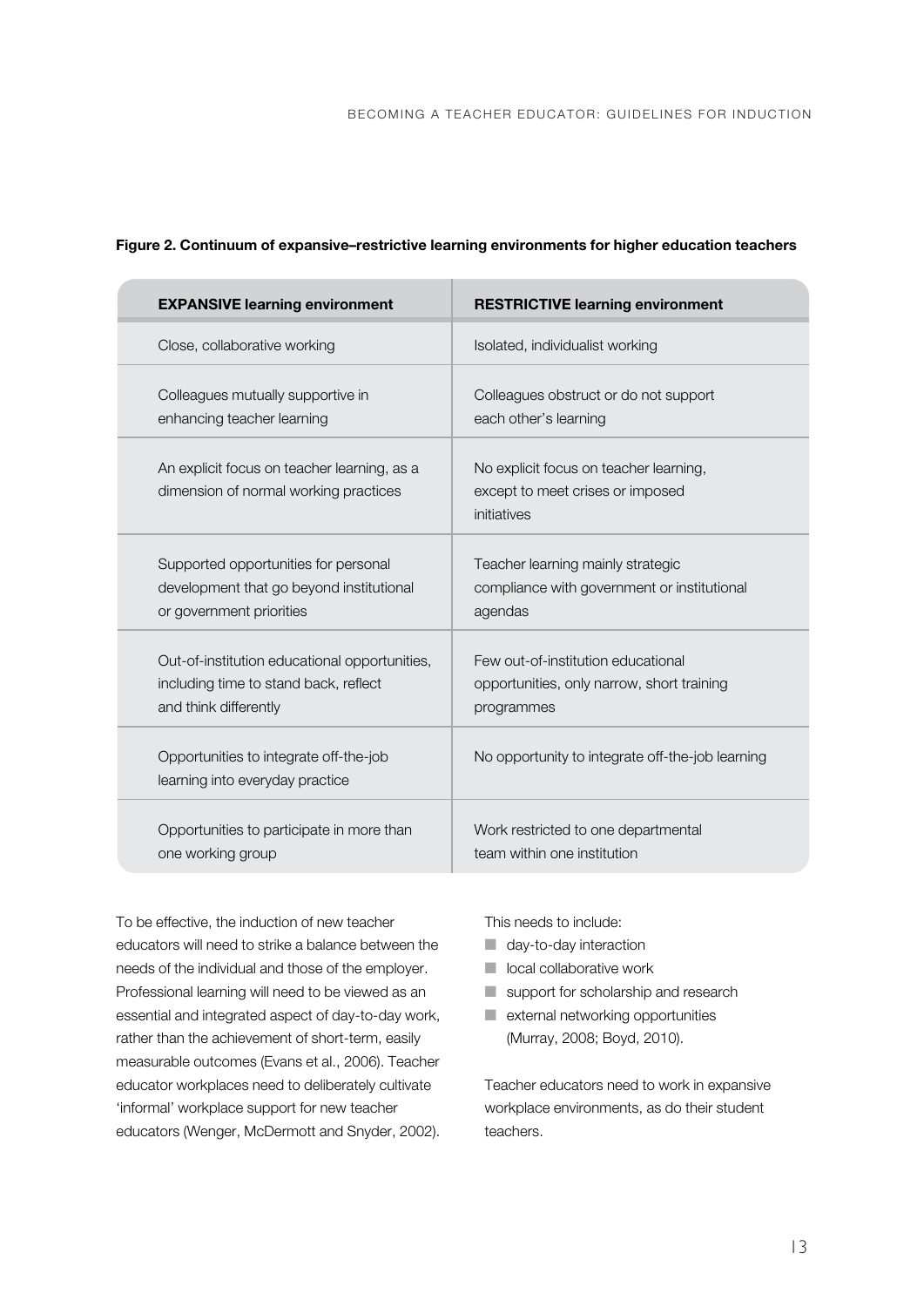#### BECOMING A TEACHER EDUCATOR: GUIDELINES FOR INDUCTION



#### **2.2 Research on teacher educators**

There is a growing body of published research on the induction and further professional learning of teacher educators, as well as on their identities and practices. Some engagement with this literature will be helpful to new teacher educators and to those who support them. Only a brief and selective introduction to this research is provided in this section; much of the highlighted work refers to teacher educators in the UK, a decision justified on the grounds of relevance and congruence with the overall aims of these guidelines. It is important to note that most of the work reviewed here is concentrated on teacher educators who have been formally appointed to university posts and who are training teachers for the school sector. As Noel (2006) notes, there has been limited research into the experiences and perspectives of teacher educators based in further education colleges.

Studies of new teacher educators show that individuals often experience the change from school teaching to higher education work as challenging and stressful (see, for example, Murray and Male, 2005; Boyd et al., 2006; Boyd and Harris, 2010; McKeon and Harrison, 2010). Identified areas of stress include:

- uncertainty about the exact nature of their new professional roles
- difficulty in adjusting to the pedagogical skills needed to work with adult learners
- concerns about the adequacy of the professional and academic knowledge bases necessary for higher education work.

Some teacher educators and those with responsibility for their induction may assume that knowledge and understanding of teaching acquired in the school sector can be 'transferred' to higher education with few problems. But the research indicates that teaching in teacher education often requires the development of new pedagogical skills and knowledge for working with adult learners and developing professionals. Without adequate support for developing these new forms of pedagogy during induction, new teacher educators may struggle to come to terms with working in the university sector (Murray, 2005b; Boyd, 2010).

There is a small amount of literature on teacher educators in the post-compulsory sector based in universities or further education colleges. Like other teacher educators, they are involved in mediation of centralised policy in terms of the content of their teacher education programmes and the professional assessment of their student teachers (Maxwell, 2009; Lawy and Tedder, 2009). They also emphasise reflective practice and debate around educational theory as central to teachers' initial training and continuing professional development (Harkin, 2005).

Through supervision of student teachers or part-time involvement in teacher education, these teacher educators (including those appointed to formal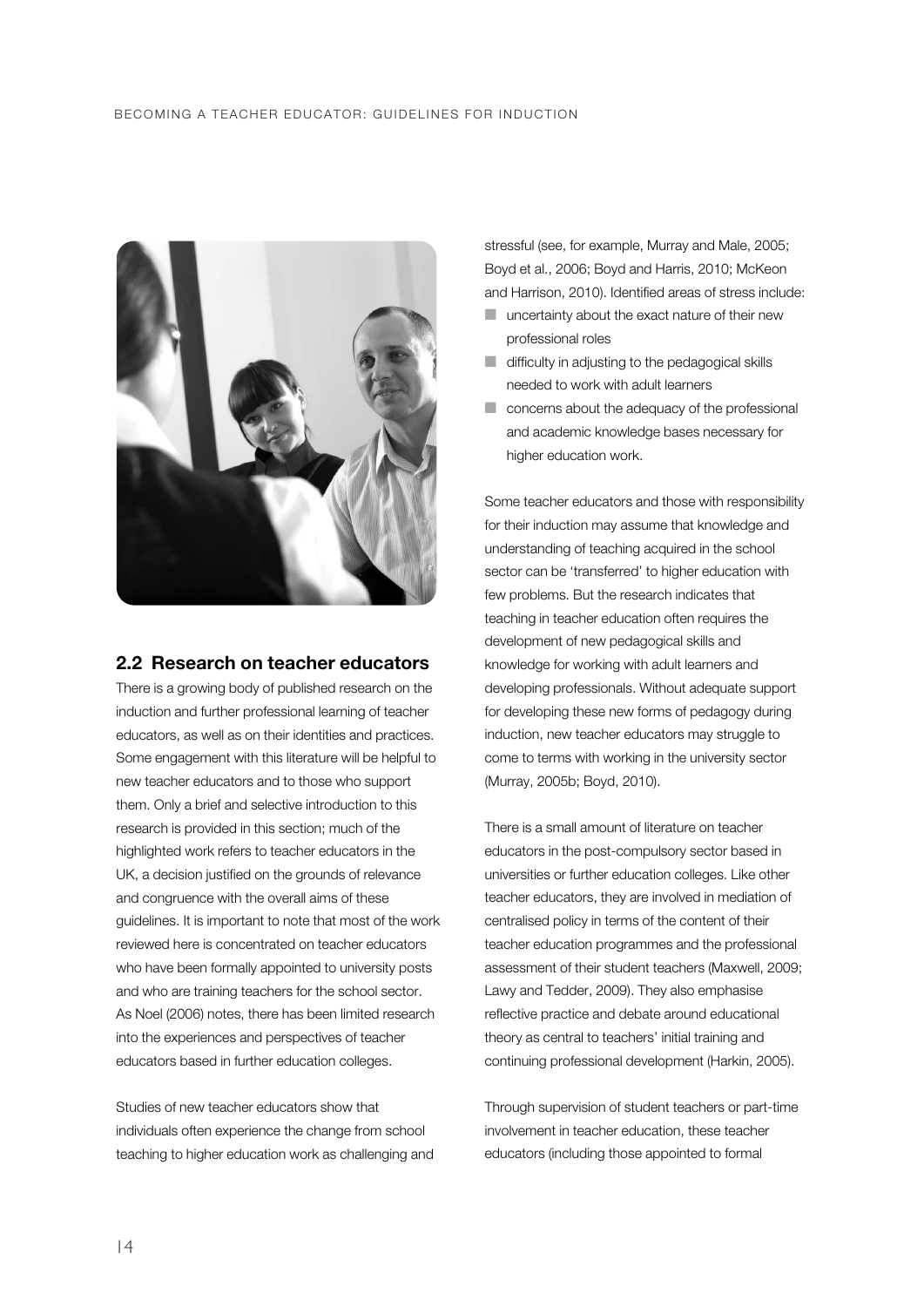academic posts in universities), may move gradually from teacher to teacher educator roles. In a study of teacher educators based in further education colleges, Noel (2006) found that they are often recruited to teacher education in an informal way, perhaps by being recognised as an effective teacher by institutional managers and asked to help out in the teacher education team. Noel also found that as a group these teacher educators were more white, middle class and female than further education teachers as a whole. Noel argues that a more formal approach to recruitment would be helpful.

The available research indicates that the most influential professional learning for teacher educators, across all sectors, appears to take place in informal workplace settings and interactions in the department or team (Murray, 2008; Harrison and McKeon, 2008; Boyd and Harris, 2010; Barak et al., 2010). A nationwide survey (Murray, 2008) of induction showed that provision may be uneven, and at times inadequate in supporting individual learning. Key areas for support of professional development include assessment processes in higher education and the development of scholarship and research activity. New teacher educators appointed to roles in university departments are increasingly required, alongside other new academics, to complete formal programmes on teaching and academic practice, often a postgraduate certificate or diploma. New teacher educators may find these useful for their content focused on adult teaching and learning in higher education and also for the experiential learning, networking and framework for academic writing that they provide (Murray, 2008; Boyd and Harris, 2010).

A key characteristic of higher education is that teaching is underpinned by scholarship and research. This presents a significant challenge for teacher

educators because of the expectations for scholarship and research activity. This pressure also falls increasingly on teacher educators based in further education colleges and other settings. Engagement in research into personal practice may have particular resonance for teacher educators because classroom enquiry is often a significant element of teacher education programmes. This means that practitioner research or self-study have sometimes been proposed as effective pathways to research induction or to build scholarship in teacher education (Murray, 2010; Williams and Ritter, 2010). It should be acknowledged, though, that this kind of work may be perceived as having low value in the context of national research audits. A focus on the writing of scholarly texts (Dye et al., 2010; Shteiman, Gidron and Batia, 2010) or text books is another form of scholarship proposed for teacher educators. These forms of scholarship may also conflict with expectations driven by the research quality audit in many UK universities.

To support the research development of individual teacher educators, institutions and departments need to provide effective support using mentors and collaborative projects and to set realistic targets (Griffiths, Thompson and Hryniewicz, 2010). New teacher educators based in universities often feel pressure to pursue their doctorate and to publish research, but this may conflict with the priority given to quality of teaching and partnership work (Murray, 2008; Boyd and Harris, 2010). Across the body of work on teacher educators there is evidence that many teacher educators, in a range of workplace settings, are not able to find or prioritise the time they feel they need for scholarship and research activity. Cultures within university education departments vary considerably with regard to scholarship and research and create different expectations and possibilities for academics (Deem and Lucas, 2007).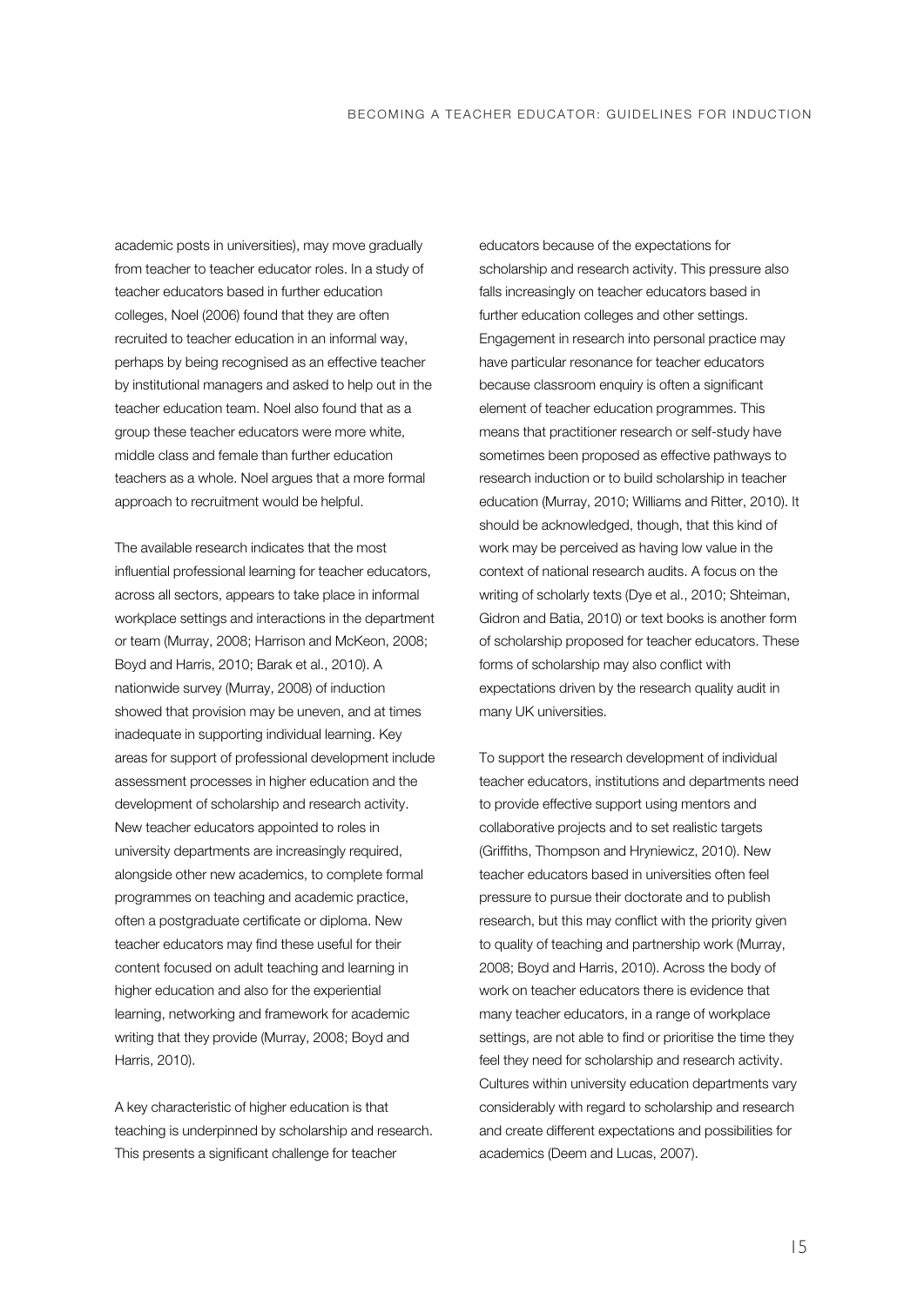For teachers based in further education colleges, including teacher educators, scholarly activity may be viewed as preparation for teaching (Harwood and Harwood, 2004; Jones, 2006). Partnership with a university offers some potential support for professional development and especially scholarship, but the relationship may sometimes be focused on quality assurance (Trim, 2001) and its nature and quality varies considerably at the local level (Avis, Kendal and Parsons, 2003).

"There's a lot of opportunities that I think we've gained through our partnership with the University that we wouldn't have had through our own Institution." Teacher educator (based in a further education college)

Teacher educators need to be proactive in developing their professional identity in ways that reflect their roles, institutional contexts and personal aspirations. Studies focused on the identity and sub-

identities of university-based teacher educators (see, for example, Swennen, Jones and Volman, 2010) suggest a range of possibilities that may be foregrounded. Teacher educators' personal identities may include elements of:

- (still) being a school or college teacher
- being a teacher in HE
- being a teacher of teachers
- being a researcher.

The particular workplace context of a teacher educator will impose certain priorities, including unwritten rules and ways of working, around what a teacher educator 'should' be and what is valued by the institution and department (Boyd and Harris, 2010). Even teachers in schools who take on teacher educator roles need to go through a considerable shift in identity (Clemans, Berry and Loughran, 2010) and their induction is an area for concern in the UK (House of Commons, 2010). It is therefore important that leaders in teacher educator workplace settings have realistic expectations and provide identity role models that teacher educators might work towards.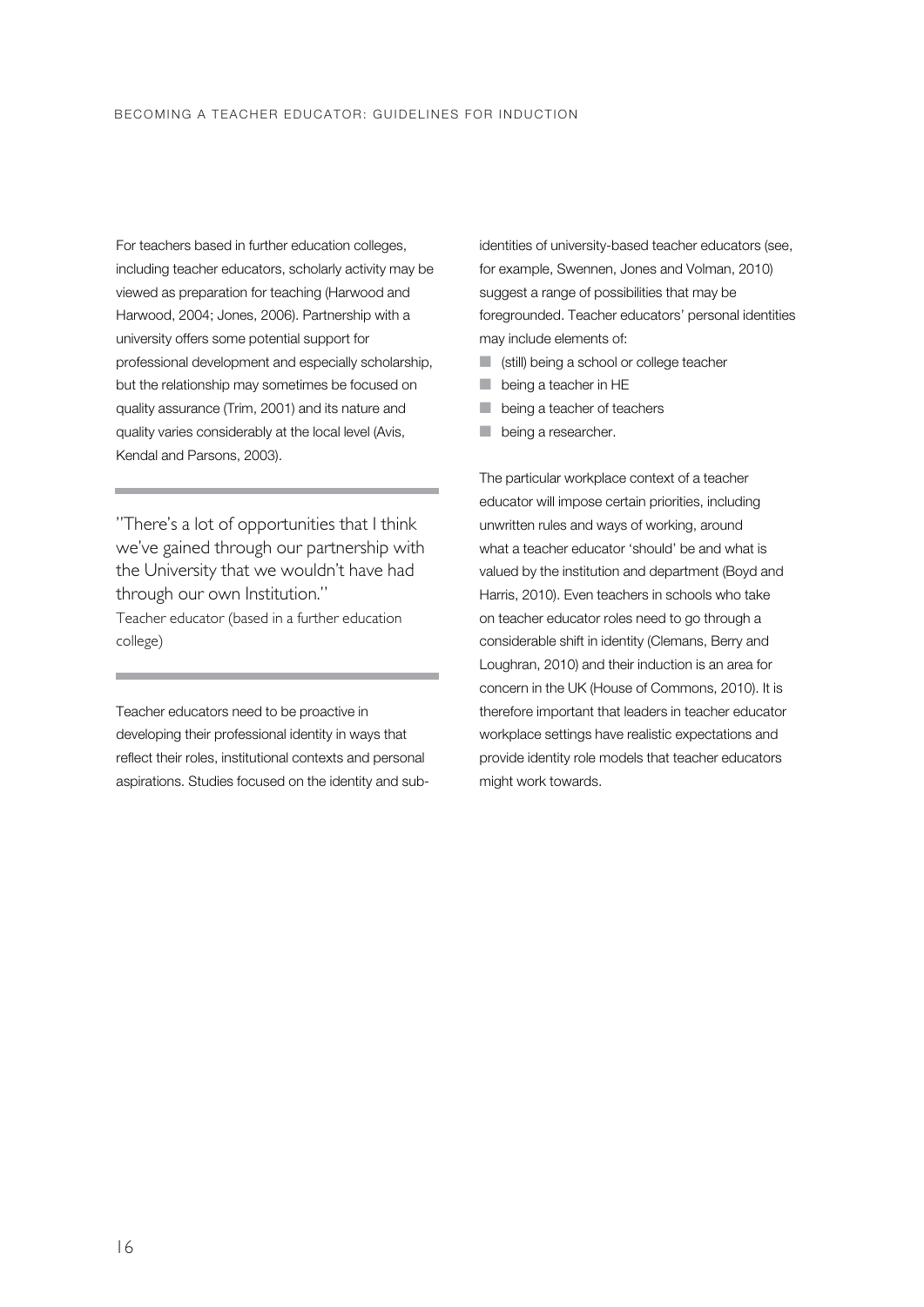

### Using these guidelines to influence policy and practice Section 3

The purpose of this section is to discuss the ways in which ideas within these guidelines might be used to influence policy and practice within institutions in order to improve the academic induction of new teacher educators.

#### **3.1 Planning a strategy for induction of new teacher educators**

Although we have broken down the induction of new teacher educators into several themes here, in practice these areas overlap and a cohesive approach is required. There is a need to find a balance between provision of induction support at the different levels of:

- subject discipline networks
- **■** institutional central provision

 $\blacksquare$  departmental and teaching team activity

■ one-to-one mentoring by a colleague.

In the case of teacher educators based in further education colleges, the partnership with a university department is particularly significant and should be viewed as a critical professional development resource. However, as college teams will often be small in size, networking with other local college-based teacher educators is also likely to be an important potential source of support. In all institutional contexts it is the quality of day-to-day interaction and collaboration with colleagues that is critical for the creation of an expansive workplace learning environment.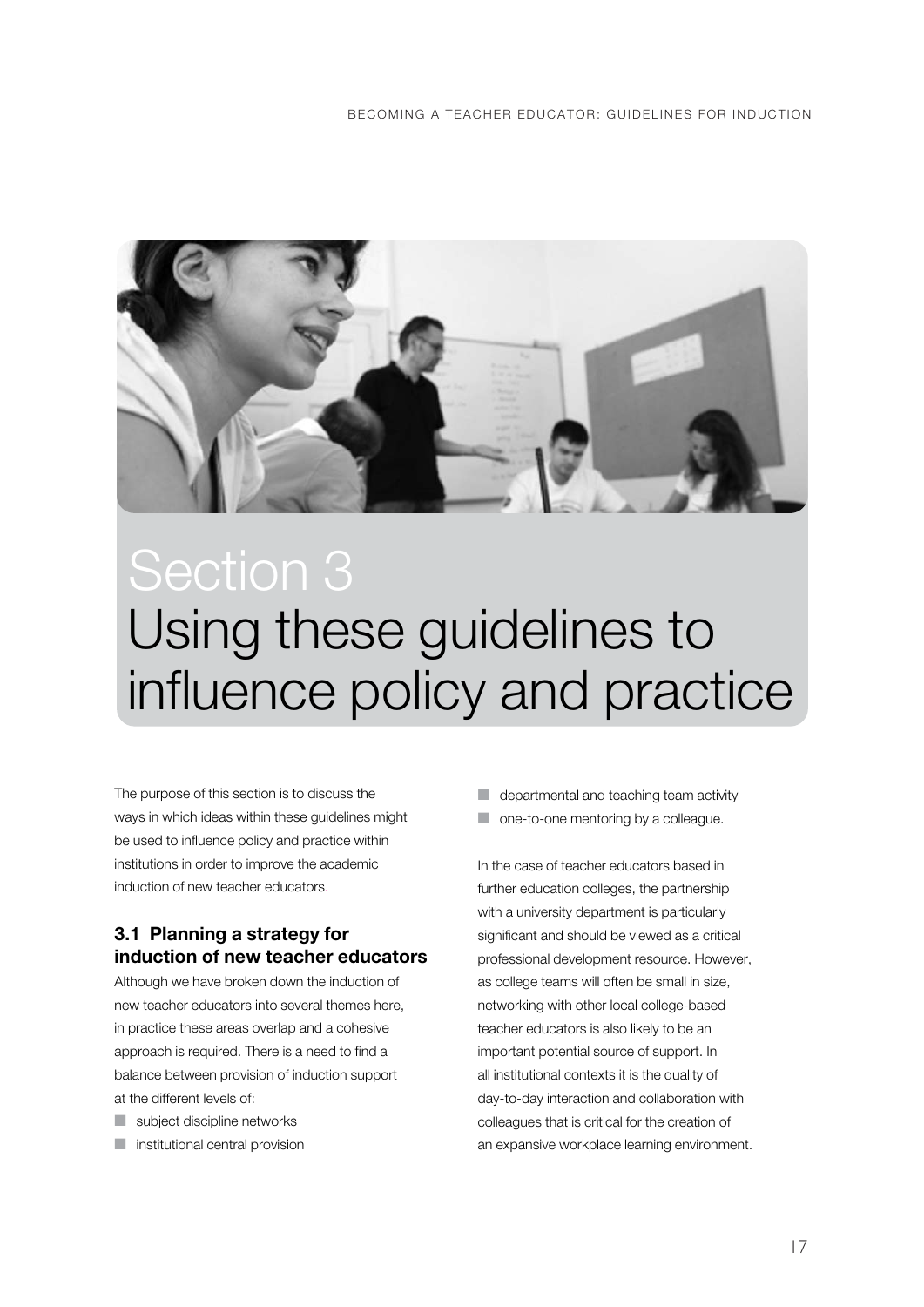#### **3.2 Working with heads of department**

Academics, such as heads of department, responsible for the induction and professional development of new teacher educators have an important role in mediating institutional policy (Helawell and Hancock, 2001). Because of their focus on teacher education, they may be somewhat sceptical about induction centrally provided by the university (Clegg, 2003), but, as stated earlier, we see such provision as having some value and importance. It may be useful to establish a clear view of induction for new teacher educators as an integrated process involving departmental activity and non-formal learning, as well as centrally provided induction. A **'middle-up-down'** approach (Nonaka and Takeuchi, 1995) to leadership seems appropriate. In this approach, those planning induction provision play a role in narrowing the gap between the strategic vision of top management and the reality experienced by academic staff in their departments or teams.

A structural tension exists for heads of department, between their responsibility for allocating teaching and administrative duties to academics and their role in protecting new staff and creating time for induction activities. Planning for the development of induction needs to deal with this tension explicitly. The review of job design set out in Section 4.1 is a key area in which this tension is played out in practice. Also significant is the careful selection and development of mentors assigned to support new teacher educators.

#### **3.3 Mentors for new teacher educators**

Mentors have the potential to play a key role in the induction of new teacher educators and it is important that they are selected carefully and supported in their role. There may be significant advantages in having a mentor who is not also responsible for evaluating job

performance, because this helps to provide a more equal peer mentoring relationship in which trust can be built up to facilitate effective reflective learning (Boud and Walker, 1998; Schwiebert et al., 2000; Staniforth and Harland, 2006). If the evaluator does act as mentor, then this might provide a more direct route to gaining additional resources but it may have a price to pay in terms of the structural power difference introduced into the mentoring relationship (Tenner, 2004). More realistically perhaps, for the generally competitive academic environment in researchintensive contexts, Johnson and DeSpain (2004) focus on mentoring in support of writing for publication and adopt a pragmatic approach to power within the relationship.

There have been attempts to create more collegial frameworks for mentoring, for example, within postgraduate certificate courses for newly appointed staff with teaching responsibilities (Mathias, 2005). Barkham (2005) analyses her own experience of mentoring during her first year as a teacher educator and suggests qualities required of the successful mentee. She broadly supports the value of mentoring but argues that the mentee needs to take significant responsibility for the development of the mentoring relationship and that power should be negotiated between the mentee and mentor.

Depending on the nature and quality of the professional relationships developed between mentor and mentee, formal approaches to mentoring may have some value. However, it is likely that new teacher educators will also need to find other non-formal mentors and informal support groups and the workplace culture needs to encourage this (Eraut, 2007). Multiple mentor or mentor network approaches are in use (Sorcinelli and Yun, 2007) and some schemes enable mentees to choose their mentor (Bell, 2011).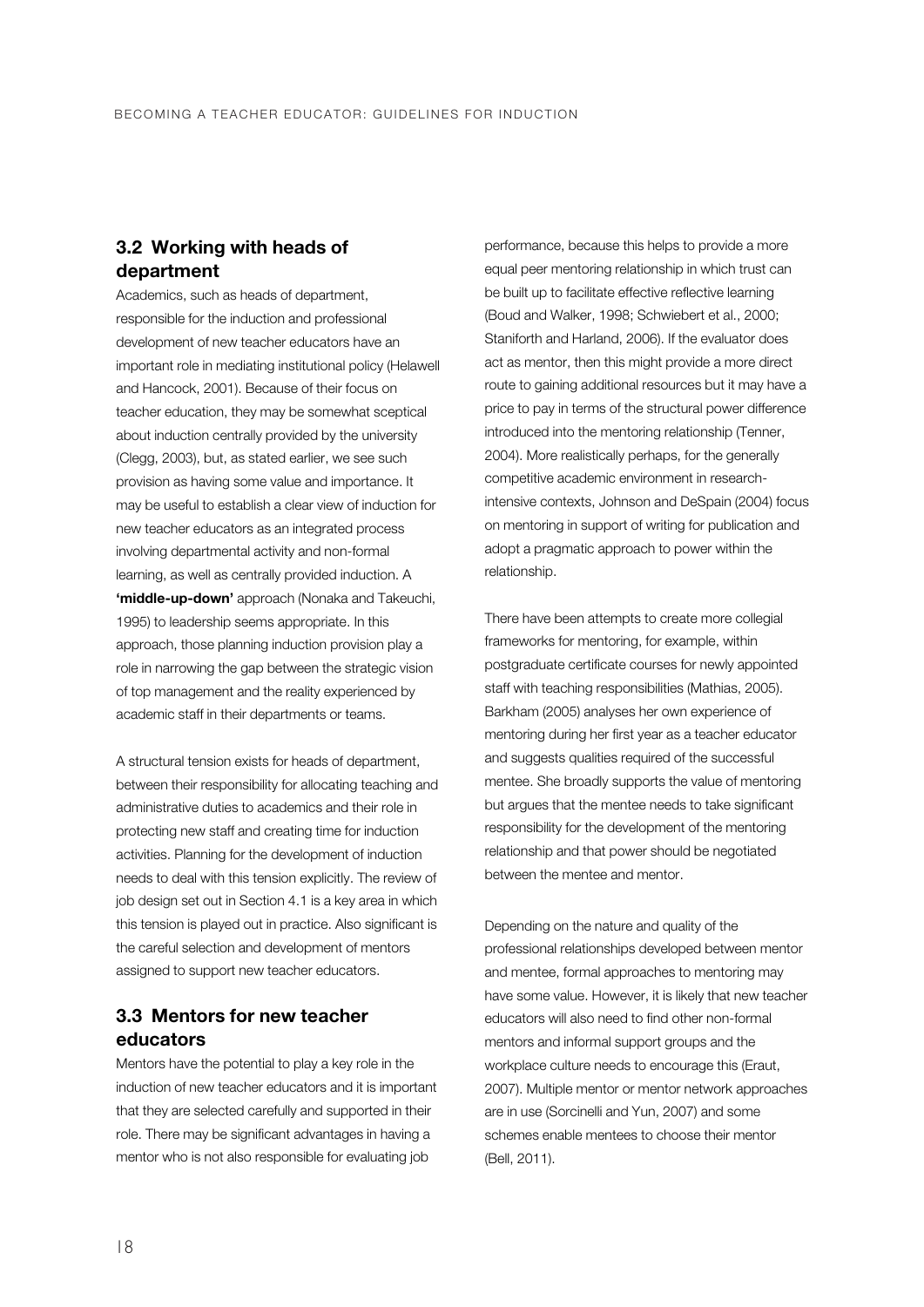#### **3.4 Induction as an individualised three-year process**

As we have indicated earlier in this document, the existing research in the UK context (Boyd & Harris, 2010; McKeon & Harrison, 2010; Murray, 2005a; Murray & Male, 2005) indicates that although their first year as a teacher educator is a time of rapid learning and acquisition of new forms of knowledge and understanding, very significant professional growth continues in the second and third years. These guidelines reflect these findings by viewing academic induction support for new teacher educators as a three-year process.

This same body of research also indicates that there are three priorities for most teacher educators in their first year:

- **'survival'** in terms of understanding the basics of how the department and the institution work
- **'shifting the lens'** of existing expertise in teaching by coming to terms with the differing pedagogical demands of working with adults
- **'laying the foundations'** for scholarship and research activity as an academic by building on existing expert knowledge.

Once past the first year, new teacher educators often need to consolidate their learning in all of these areas. They need to develop teaching and research activities that are informed by scholarship and deepening professional expertise for 'second order' work as a teacher educator (Murray, 2002). In Section 4.6 we discuss the development of scholarship and research activities for new teacher educators. We suggest that this can be seen as moving from **'inquiring into'** an area of expertise to **'contributing to'** it through the production of original research.



#### **Some key questions on appointment of a new teacher educator are:**

- What attitudes and aspirations does the new teacher educator have for their new role?
- What do they see as priorities for their development within their new role?
- What strengths do they bring from teaching pupils (and perhaps adults)?
- What knowledge of educational leadership and administration do they bring?
- What specialist knowledge in education do they bring?
- What strengths in scholarship and research do they bring?
- How might any strengths across the areas above be applied and further developed?
- What are the expectations for scholarship and research activity and outputs?
- What are the probationary requirements and does the induction address these?
- What is the timeframe for probation?
- Are expectations realistic?
- For part-time colleagues, how will they gain access to formal and non-formal support?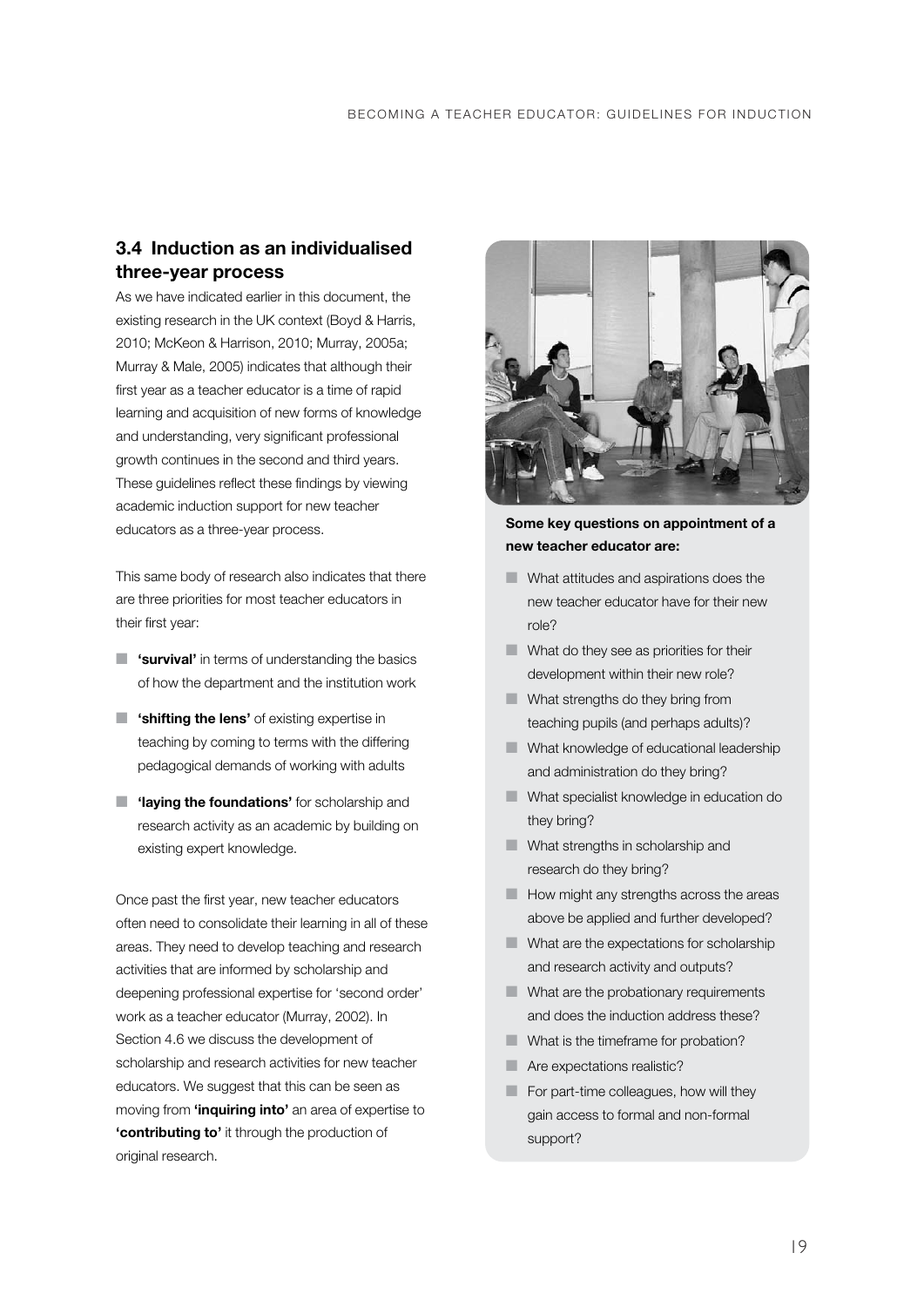#### BECOMING A TEACHER EDUCATOR: GUIDELINES FOR INDUCTION



Making the career transition to higher education, new teacher educators encounter the practices, norms and expectations of academic work, as these are understood in the context of their particular department. Institutional and departmental expectations of teacher educators vary considerably, as do their professional biographies, dispositions and practices. Most teacher educators enter higher education roles with their experiential knowledge and understanding of school or college teaching as a major strength. But the specific entry profile of individual new teacher educators will vary, as will their developmental needs. These guidelines therefore recommend creating an **entry profile** soon after appointment that details the new teacher educator's past professional experiences and strengths. Alongside the **role description**, this document can then be used to inform the creation of a personalised induction which modifies institutional frameworks according to individual needs.

#### **Key questions to inform planning of induction for a new teacher educator over a three-year period:**

- **E** How might the new teacher educator's role and focus change between year one and year three?
- What are their career aspirations over this timeframe and beyond?
- What resources and ways of working are available to support them?
- What support will enable them to work most effectively in year one?
- What support will enable them to work and develop most effectively in years two to three?
- **Will induction form a sound basis for** professional development beyond the third year?

Some generalised possible priorities for new teacher educators over a three-year induction process are presented in Figure 3. We would expect the emphasis within and beyond these suggestions to vary considerably depending on the individual's needs.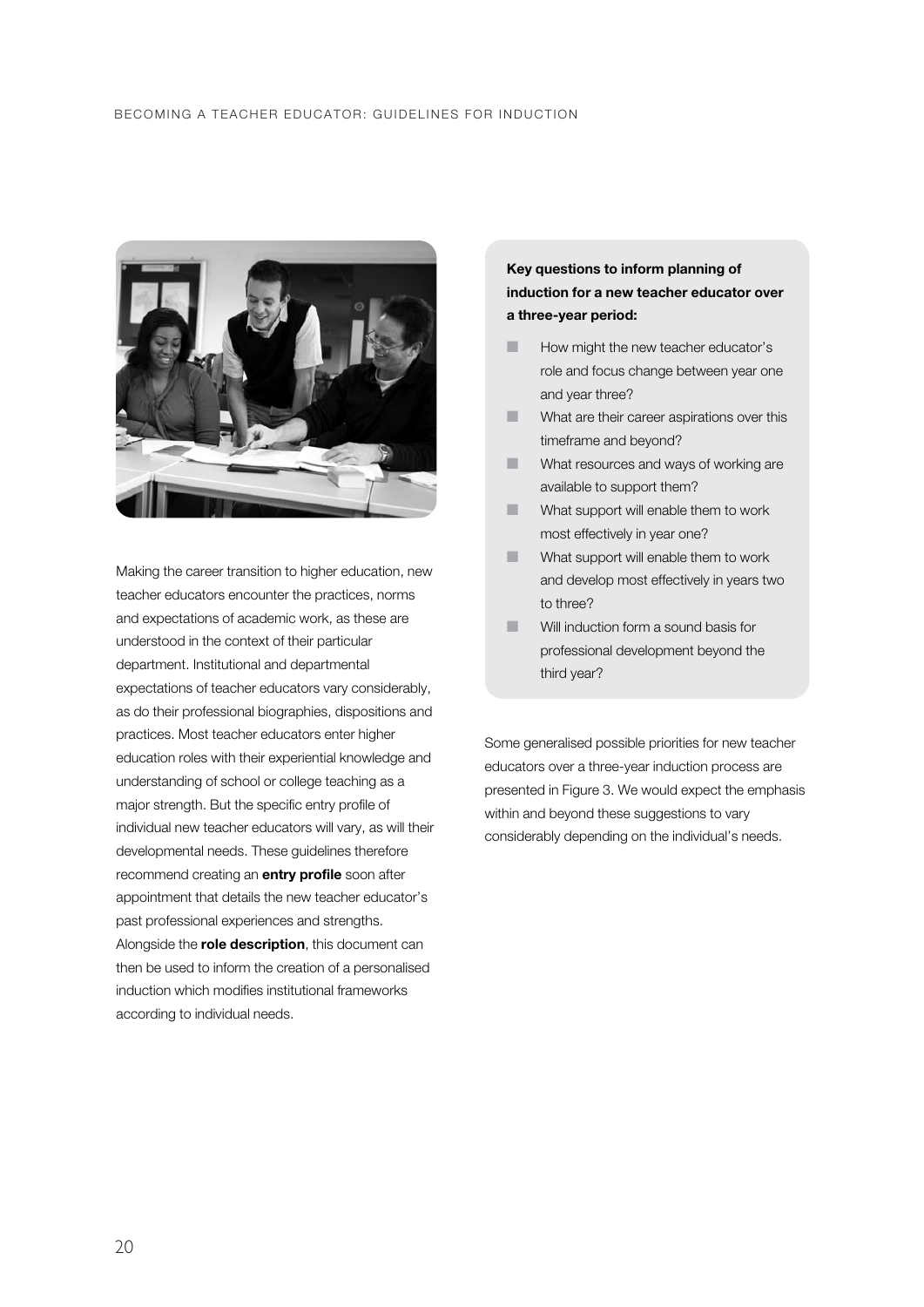#### **Figure 3. Possible priorities for a three-year induction process**

| Possible<br>teacher educator<br>priorities within<br>this timeframe | Within about one year of appointment<br>'Survival' in terms of understanding the basics of the ways in which the institution,<br>ш<br>the department and the courses work.                                                                                                                                                                                                                                                                                                                                                                                                                                                                                                                                                                                              |
|---------------------------------------------------------------------|-------------------------------------------------------------------------------------------------------------------------------------------------------------------------------------------------------------------------------------------------------------------------------------------------------------------------------------------------------------------------------------------------------------------------------------------------------------------------------------------------------------------------------------------------------------------------------------------------------------------------------------------------------------------------------------------------------------------------------------------------------------------------|
|                                                                     | ٠<br>Developing a focus on student teacher learning, drawing on existing expertise in<br>teaching as well as scholarship to develop pedagogy for all stages of teacher<br>education. This may be supported by participating in a postgraduate course on<br>teaching in higher education.                                                                                                                                                                                                                                                                                                                                                                                                                                                                                |
|                                                                     | Starting on the journey of becoming an active researcher by extending their existing<br>knowledge through scholarship in a selected area of expertise.                                                                                                                                                                                                                                                                                                                                                                                                                                                                                                                                                                                                                  |
|                                                                     | ٠<br>Ensuring that teaching is informed by scholarship and by knowledge of relevant<br>national and institutional frameworks.                                                                                                                                                                                                                                                                                                                                                                                                                                                                                                                                                                                                                                           |
|                                                                     | ш<br>Participating in collaborative research projects and/or beginning formal Masters or<br>Doctoral level study.                                                                                                                                                                                                                                                                                                                                                                                                                                                                                                                                                                                                                                                       |
|                                                                     | ٠<br>Experimenting with forms of academic and professional writing, for example, by<br>producing learning resources for teacher education that involve considerable<br>scholarship.                                                                                                                                                                                                                                                                                                                                                                                                                                                                                                                                                                                     |
| Possible                                                            | Within two to three years of appointment                                                                                                                                                                                                                                                                                                                                                                                                                                                                                                                                                                                                                                                                                                                                |
| teacher educator<br>priorities within<br>this timeframe             | Developing deeper level knowledge of the institution and how it works.<br>٠                                                                                                                                                                                                                                                                                                                                                                                                                                                                                                                                                                                                                                                                                             |
|                                                                     | ٠<br>Extending the range of pedagogical knowledge and skills used in teaching teachers<br>underpinned by pedagogical scholarship. This should include growing awareness of<br>wider debates and practices in other institutions and a critical perspective on current<br>teacher education policy and practice.                                                                                                                                                                                                                                                                                                                                                                                                                                                         |
|                                                                     | Building up scholarship in area(s) of expertise. Using scholarship to inform personal<br>development as an active researcher.                                                                                                                                                                                                                                                                                                                                                                                                                                                                                                                                                                                                                                           |
|                                                                     | ٠<br>Informing teaching with scholarship and, increasingly, with personal research.                                                                                                                                                                                                                                                                                                                                                                                                                                                                                                                                                                                                                                                                                     |
|                                                                     | п<br>Consolidating roles and expertise for working in partnerships.                                                                                                                                                                                                                                                                                                                                                                                                                                                                                                                                                                                                                                                                                                     |
|                                                                     | Pursuing study and research to gain a higher-level academic qualification.<br>ш                                                                                                                                                                                                                                                                                                                                                                                                                                                                                                                                                                                                                                                                                         |
|                                                                     | ٠<br>Developing the chosen area of expertise through scholarship, research and<br>publication.                                                                                                                                                                                                                                                                                                                                                                                                                                                                                                                                                                                                                                                                          |
| Career<br>progression as a<br>teacher educator                      | <b>Consequently</b><br>Within the particular department and institution there will be formal and unwritten 'rules'<br>about who and what a teacher educator should be. Clearly, at least in the short term, it<br>would not be wise to ignore those local messages and priorities. However it is important<br>to consider opportunities across the teacher education sector and what contribution<br>might be possible in the medium and longer term. Focus and professional identity are<br>likely to continue developing over time but teaching teachers, educational consultancy<br>work, research activity, and leadership are all possible strands for progression. The<br>vignettes in Section 1.3 may offer a starting point for considering future development. |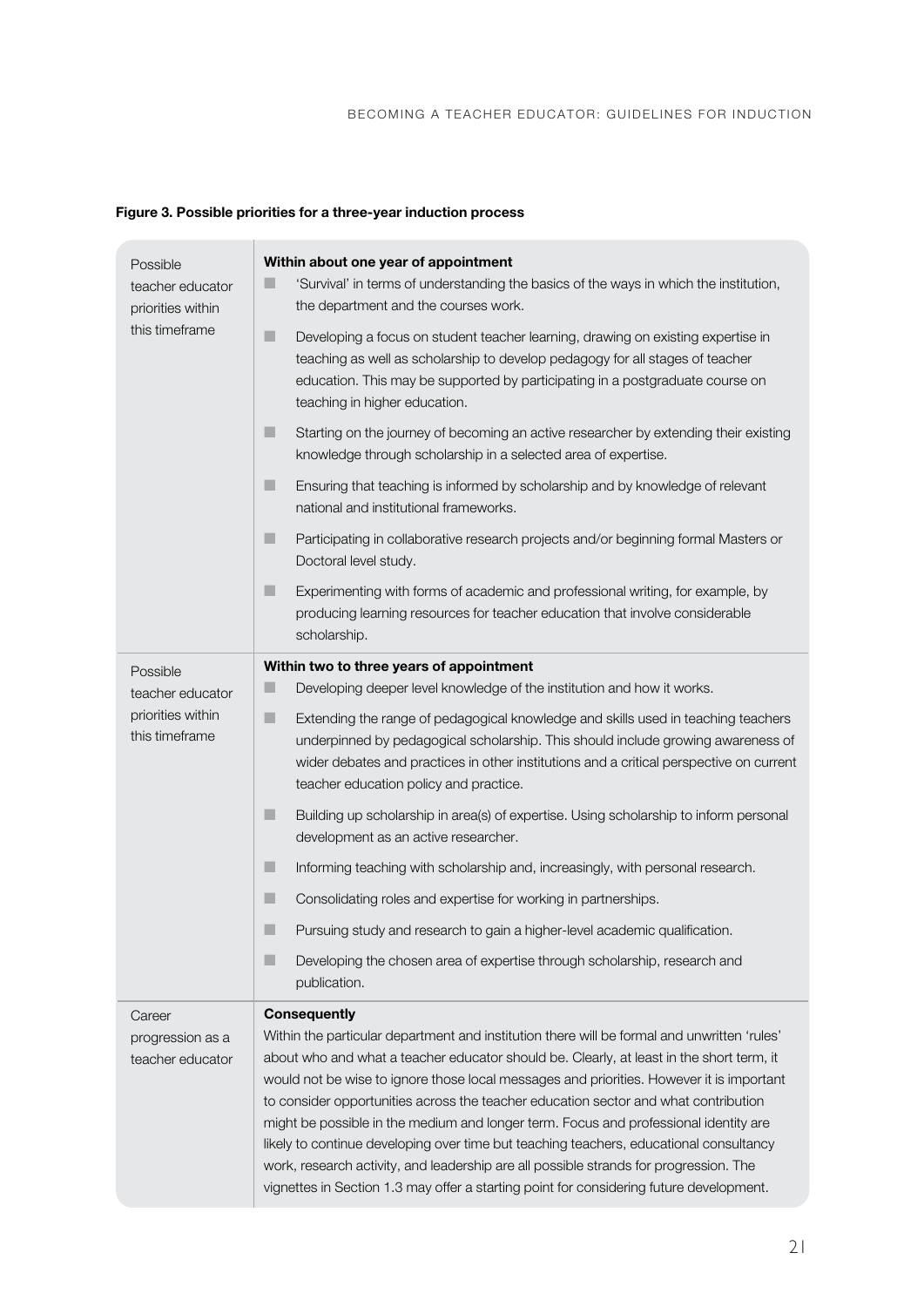#### BECOMING A TEACHER EDUCATOR: GUIDELINES FOR INDUCTION



#### **3.5 Workload management and priorities**

Some teacher educators may experience their workload as heavy and find that, in practice, the workplace priority is often strongly focused on managing the quality of the student experience on a day-to-day basis. While the contribution of scholarship and research activity in maintaining medium- or longer-term quality and their own professional learning may be accepted by teacher educators, it often does not get prioritised within their working lives.

Much of the general guidance on time management focuses on prioritising tasks and making lists. However, it is important to clarify personal mission and organisational roles before time management is likely to become effective (Covey, 2004). Teacher educators need to consider their professional values, career ambitions and the identity as a teacher educator that they wish to pursue. Once these general priorities (in Covey's terms personal 'principles') have been identified, then they provide a basis for planning work effort.

Identifying personal principles helps teacher educators to plan for as much effort as possible to be focused on important but non-urgent goals. Covey (2004) argues that this will help to prioritise activities that:

- are principle-centred
- strongly support personal mission
- prevent crises
- build long-term relationships
- involve planning
- recognise new opportunities.

Covey proposes that weekly planning, rather than using daily lists, is more likely to enable prioritisation of this kind of work: *"The key is not to prioritise what's on your schedule, but to schedule your priorities." (2004:161)*. Covey also suggests that planning should include personal, family, social, and recreational activity to help to maintain work-life balance.

A recent study of the working lives of 13 universitybased teacher educators (Ellis, Blake, McNicholl and McNally, 2011) used a combination of work diaries, work shadowing and interviews to investigate their day-to-day activities. This study identified **'relationship maintenance'** as a time-consuming activity that featured most strongly in the day-to-day work of teacher educators. Relationship maintenance involves work on communicating with partnership employers, in this case schools, about students on placement. It also involves individual student teachers' wellbeing. It consists of time spent communicating by email, telephone, formal and informal conversations and sometimes travelling. It is important to note that this work category **does not include teaching or tutoring individuals**. Investing time in relationship building is worthwhile but it should be purposeful.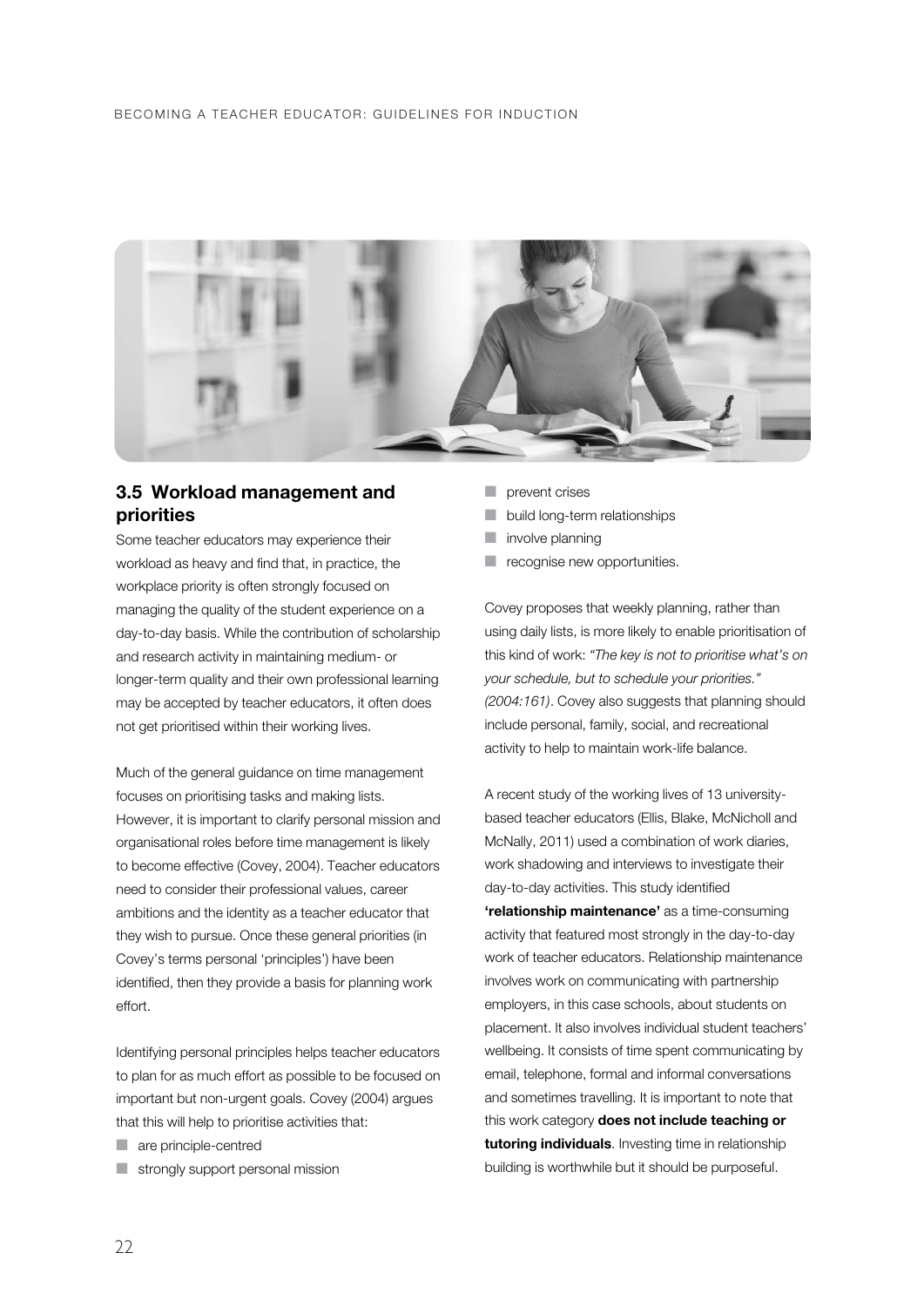| Relationship building works when it is:                                                      | Relationship building does not work when it is:                                                                                          |
|----------------------------------------------------------------------------------------------|------------------------------------------------------------------------------------------------------------------------------------------|
| proactive<br>strategic<br>focused<br>non-urgent<br>based on effective communication methods. | reactive<br>unplanned<br>urgent<br>reliant on the telephone or on time-consuming<br>diplomatically worded emails on sensitive<br>issues. |

Delegation is a key element of workload management. It raises some complex and overlapping tensions for teacher educators, with at least five possible areas of delegation to consider:

- Avoiding over-generalisation and developing a chosen area of expertise to underpin research and knowledge exchange activity.
- Being prepared to rely on colleagues to produce shared resources and expertise in other areas of teaching.
- Respecting the practical wisdom of workplace based mentor colleagues and delegating to them significant elements of programme content.
- Avoiding over-preparation for taught sessions. This can occur due to pressure to maintain credibility as a teacher or to respond to the accountability context that places such high value on student evaluative feedback. This may end up with spoon-feeding of student teachers rather than challenging them to do the work and developing them as independent critical thinkers.

■ As an individual and within teams ensuring that support staff are well deployed. This helps to avoid being swamped with work that is more reliably and efficiently handled by an administrative colleague.

Student teachers, and ultimately their pupils/students, are entitled to support from teacher educators who maintain their professional development through scholarship. Despite constraints within some institutional contexts, teacher educators will have some autonomy and ability to influence workplace practice and culture and to prioritise their own work effort.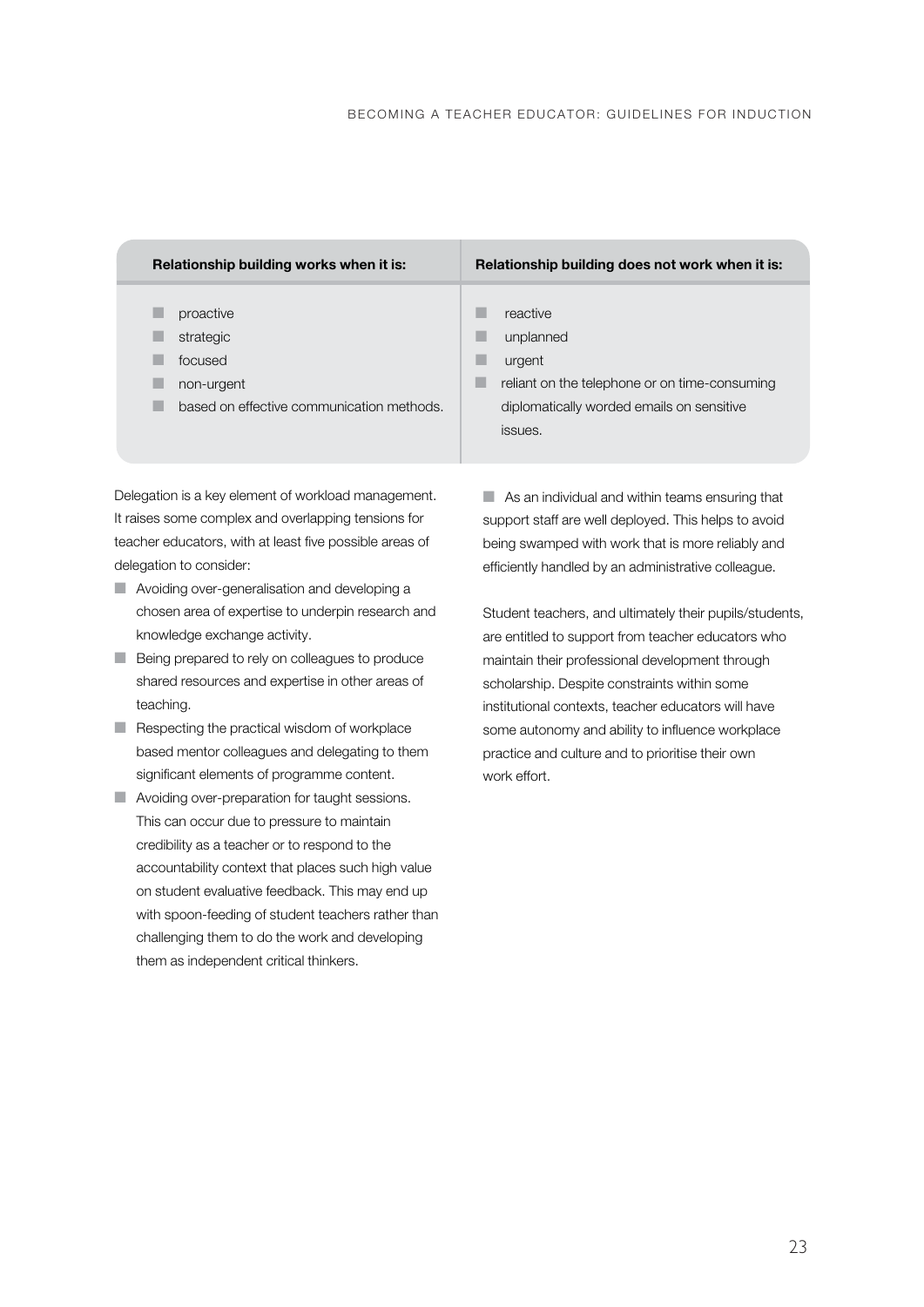#### BECOMING A TEACHER EDUCATOR: GUIDELINES FOR INDUCTION



### Areas for review and development Section 4

This section sets out six areas that may need to be reviewed and developed by individual teacher educators or by those who support them in their workplace. It is important to consider the links between and across these areas to create a coherent induction framework.

- 4.1 Role design
- 4.2 Organisational learning
- 4.3 Pedagogy of initial teacher education
- 4.4 Work-based learning
- 4.5 Formal courses for new academics
- 4.6 Scholarship and research activity

#### *Key questions for each area:*

- What is the current situation in this area?
- How might this area be developed?
- How does this relate to other areas and to the overall coherence of induction?

#### **4.1 Role design**

"[A key challenge has been] managing time and priorities in [a] wide-ranging role with expanding numbers." New teacher educator (based in a further education college)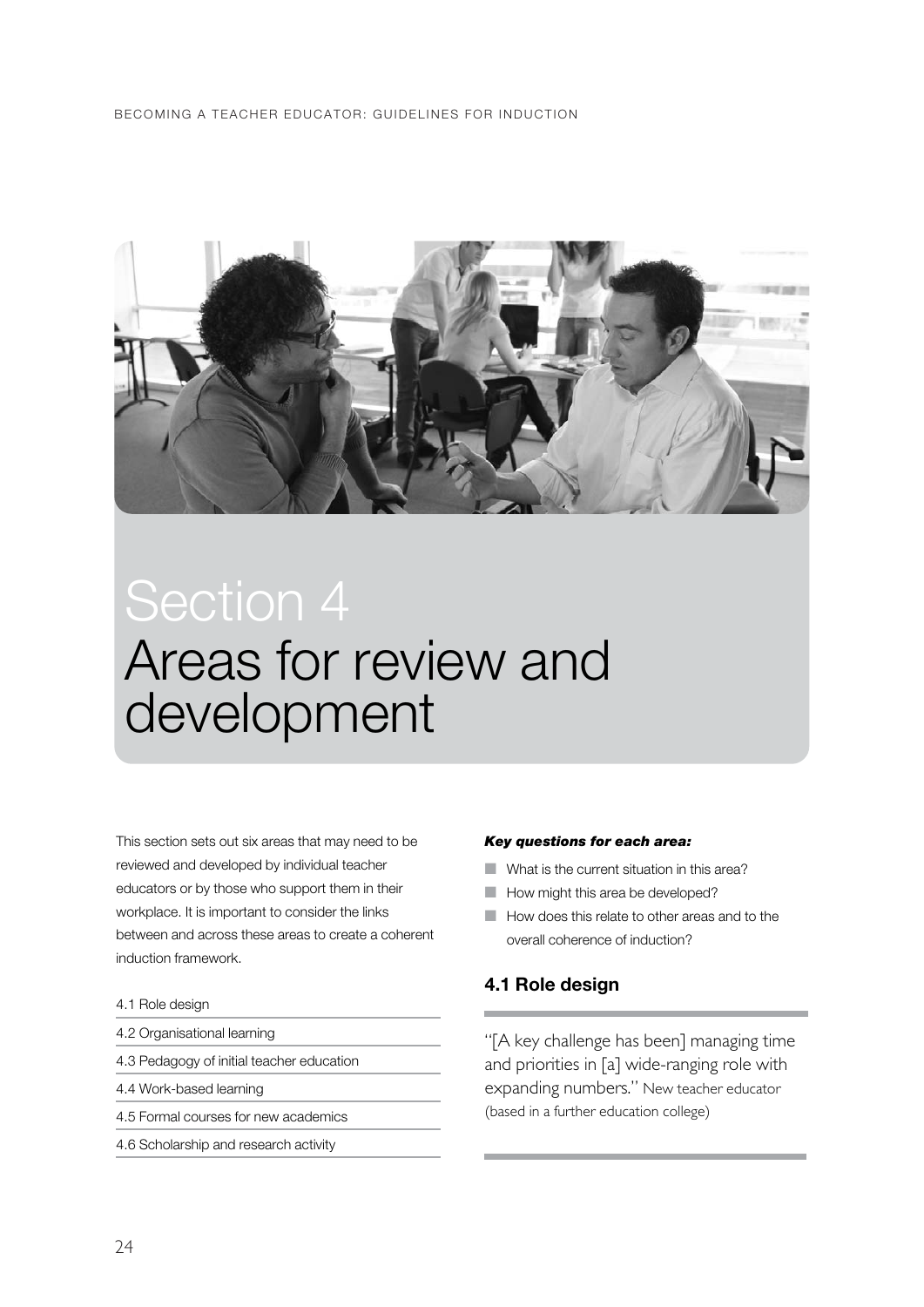The individual work situations of new teacher educators will vary considerably even within one institution or department. This means that it may be valuable to consider the design of their role carefully.

- **Strengths:** New teacher educators will bring with them a wide variation in prior experience and expertise. The role design will need to take note of the initial audit and aim both to make use of the strengths and develop the areas of relative weakness or inexperience of the new teacher educator. This planning will need to begin as early as possible, preferably soon after appointment, because it may have implications for other staff and require a considerable amount of negotiation.
- **Induction:** The potential for designing the role of new teacher educators will be constrained by the available staffing resources. There may be considerable pressure for new teacher educators to carry a heavy teaching workload and to expect them to take on a fairly full role from day one of their appointment. It is important that some space is created for reflective learning and for the additional induction activities required of newly appointed colleagues.
- **Expectations:** Clear expectations may be established through discussion between the new teacher educator and the head of department or evaluator and mentor around the job description and the likely annual cycle of work. Exit interviews of teacher educators leaving the institution may be a useful source of information.
- **Team membership:** Within large teacher education providers there is a need to balance carefully a new teacher educator's membership of different teams. Membership of too many may lead to overload, but belonging to a single small team may also constrain professional development opportunities for day-to day-interaction and informal sharing of practice and mentoring.



- **Workload:** It is important to accept that as a professional group, teacher educators need to address workload issues (see Section 3.5). New teacher educators may be tempted by requests and offers to become involved in a range of projects and additional duties. They may need support in politely but clearly saying 'no'.
- **Isolation:** There is a need to identify potential isolation of the new teacher educator even where they appear to be joining a reasonably-sized team. This may be caused for example by geographical location of a work base or by the nature of a specific role. It may also be caused by the busy nature of departmental life. Both formal and nonformal interventions may be needed to counter such isolation.
- **Observation:** Consideration of the role of the new teacher educator in terms of visiting and observing student teachers in their teaching placements is important (see Section 4.4).
- **Networking: Providing opportunities for** networking across boundaries within the institution or educational partnership may be possible through participation in a formal course such as a postgraduate course for newly appointed teaching staff (see Section 4.5).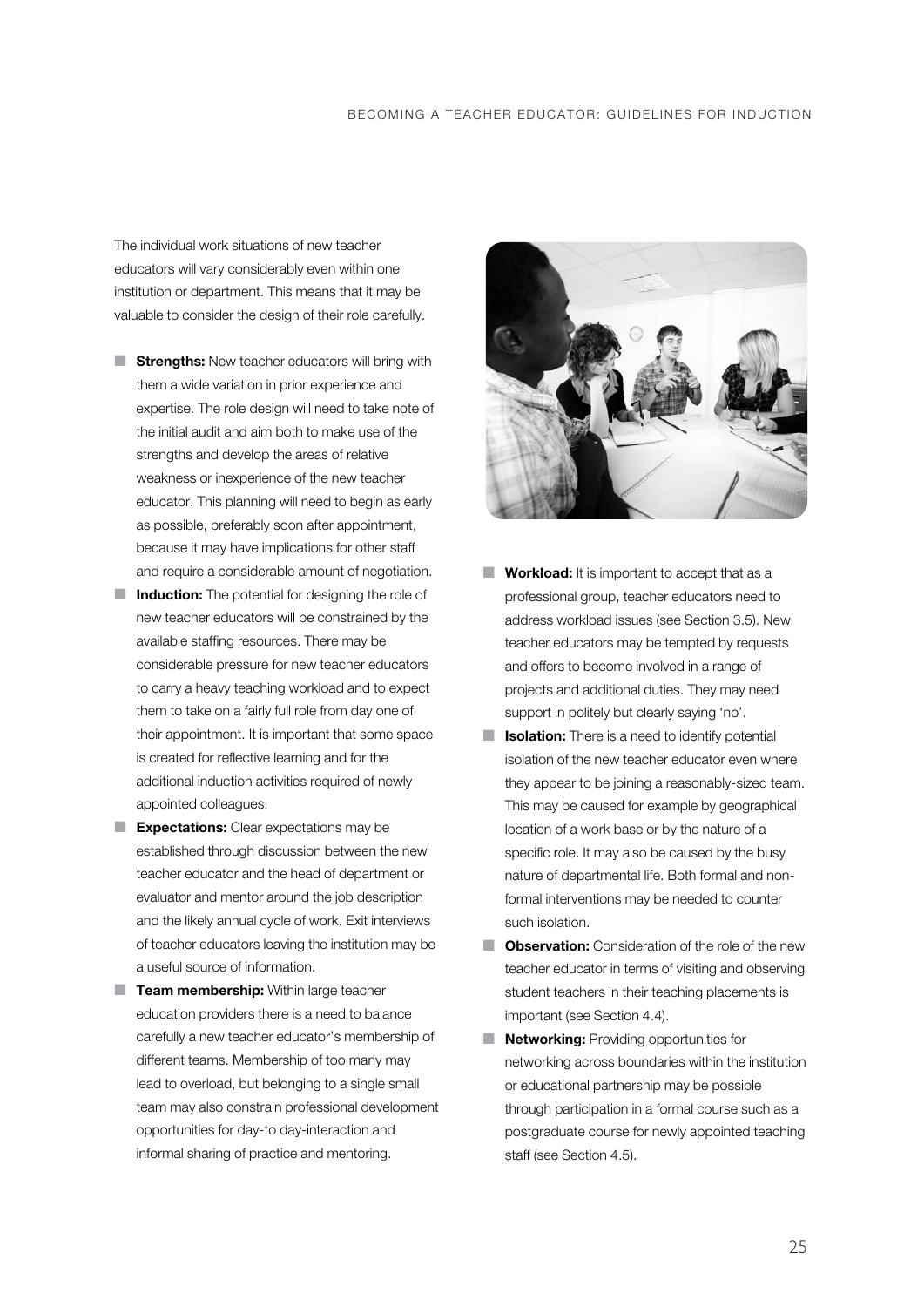#### **4.2 Organisational learning**

"It's understanding the procedures and understanding the regulations of the higher education institution to inform decisions." New teacher educator (based in a university)

Here, the term **organisational learning** refers to how new teacher educators find their way around the systems and language of their department and institution. New teacher educators may feel reluctant to ask for advice in areas that they feel they should already know. For example, they may feel too awkward to ask for acronyms to be explained during a team meeting.

- **Diverload:** It is important to avoid overload of organisational information in the early days of induction; a more appropriate approach is to aim for provision of information 'at point of need'. In the case of further education teacher educators moving departments within the same institution, it is important to recognise the need for induction.
- **Time management:** Time management is critical. At the centre of this, in a practical way, is that new teacher educators are likely to benefit from using a diary to plan on a weekly basis and for the academic year, so they can set aside time for marking, scholarship and so on. Using a diary for workload planning may be novel for new teacher educators where they have previously worked to very structured schedules.
- **Specialist language:** The use of specialist language, including acronyms and abbreviations, may undermine the confidence of new teacher educators and make them feel isolated. A glossary from the institution and from the subject discipline area might be useful here. Developing a shared language is important in developing a sense of

belonging. Acronyms and other specialist language need to be fully explained during formal and non-formal discussion when new teacher educators are present.

- **Assessment and quality assurance processes:** The organisation of assessment and quality assurance processes is a key area of learning for new teacher educators. The public accountability element of this may be perceived by new teacher educators as threatening and they will appreciate careful briefing in relation to their role and responsibilities.
- **E-learning:** Most higher education programmes involve some element of e-learning and use of virtual learning environments. This may be a particular area of development required by many new teacher educators.

#### **4.3 Pedagogy of initial teacher education**

"I was surprised how the students wanted to have things said to them, that they were almost waiting there to have the information given to them, and I think at first I was willing to do that." New teacher educator (based in a university)

"Because if you think about it…what are we asking [student teachers] to do in their teaching? We're asking them to be a school teacher…we're asking them to be a Sixth Form  $[16-18]$  teacher...we're asking them to be a further education teacher with the adults and we're asking them to be a higher education lecturer." Experienced teacher educator (based in a further education college)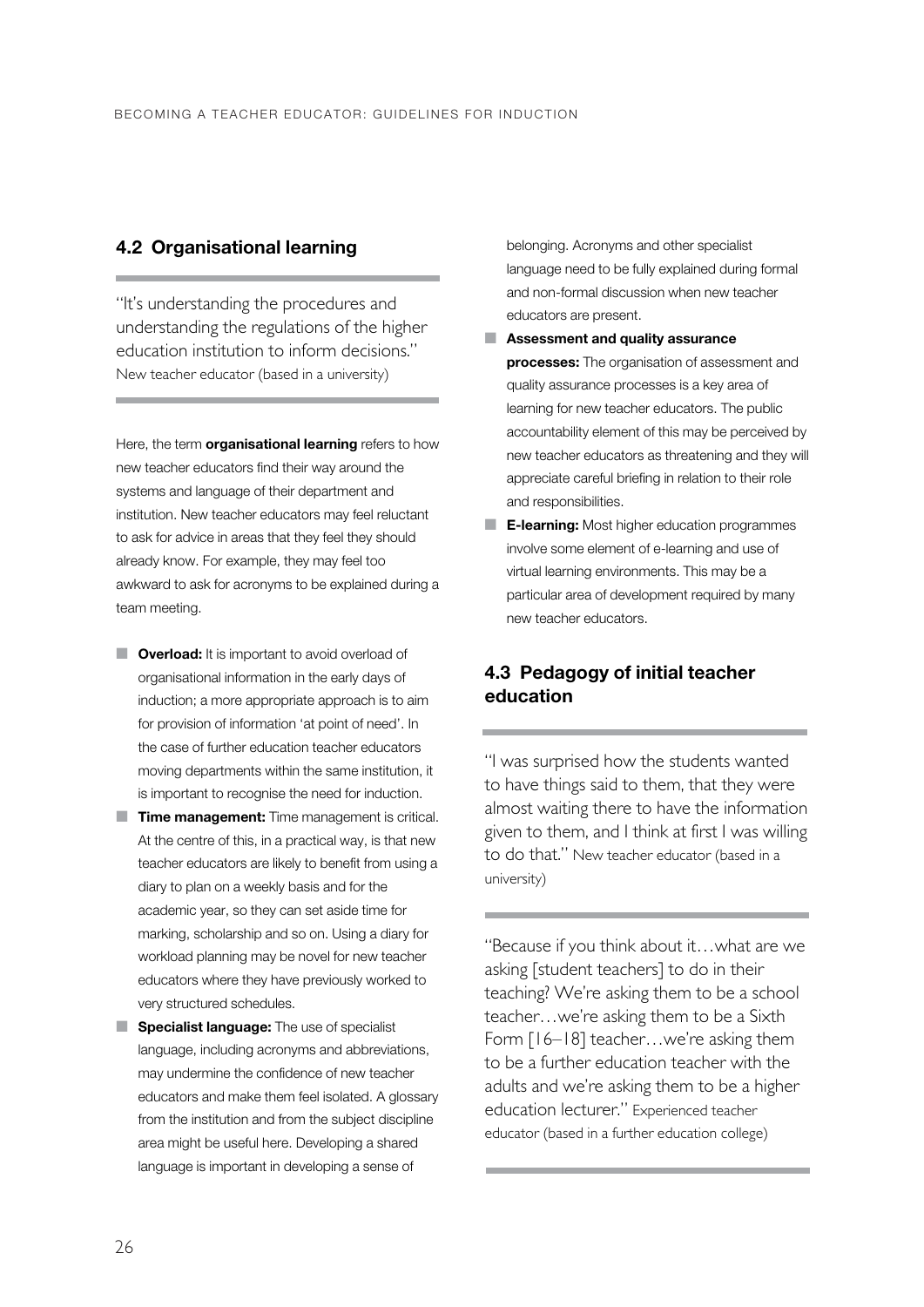

New teacher educators need to be supported in their development of pedagogy suitable for adult learners and for the subject discipline.

- **New pedagogy:** New teacher educators bring a considerable repertoire of teaching skills from their previous teaching experience in schools or colleges, but most still report needing support in developing a pedagogy for teaching in higher education (Murray, 2005a and 2005b; Boyd and Harris, 2010). Most new teacher educators in the same studies reported considerable professional learning in relation to teaching adults in higher education through non-formal learning in the workplace, but also through formal postgraduate courses.
- **Formal courses:** If new teacher educators are required to complete a postgraduate course, it is vital that this engages them in critical consideration of generic pedagogical issues in adult and higher education. This would include, for example, design and facilitation of blended learning and strategies to develop students as critical thinkers and independent learners. However, it must also engage them in the pedagogy of teacher education as a professional field (for example Korthagen et al., 2001; Loughran, 2006; Korthagen, Loughran and Russell, 2006; Korthagen, 2010).
- **Educational policy:** New teacher educators need to be supported in developing a critical engagement and perspective on educational policy frameworks concerning schooling, curriculum and teacher education itself.
- **Modelling:** One of the particular aspects of initial teacher education is its layered nature – it is teaching about teaching. This creates a complex learning environment and new teacher educators need to engage with conceptions of 'modelling' within their teaching practice (Loughran and Berry, 2005; Swennen, Lunenberg and Korthagen, 2008).
- **Autonomy:** New teacher educators should have some freedom to plan their own teaching and to contribute to collaborative planning for teaching by teams. They need to be helped to take opportunities to observe other colleagues teaching and to co-teach.
- **Assessment:** Assessment in higher education is highlighted by new teacher educators as a particular area where support is required; many find it stressful, confusing and time-consuming. Generic workshops or guidance from a central unit might be of use in aspects such as design of assessment. However, these need to be in addition to individual support within the teaching team on marking student work, and help during the assessment process, including second marking and moderation meetings.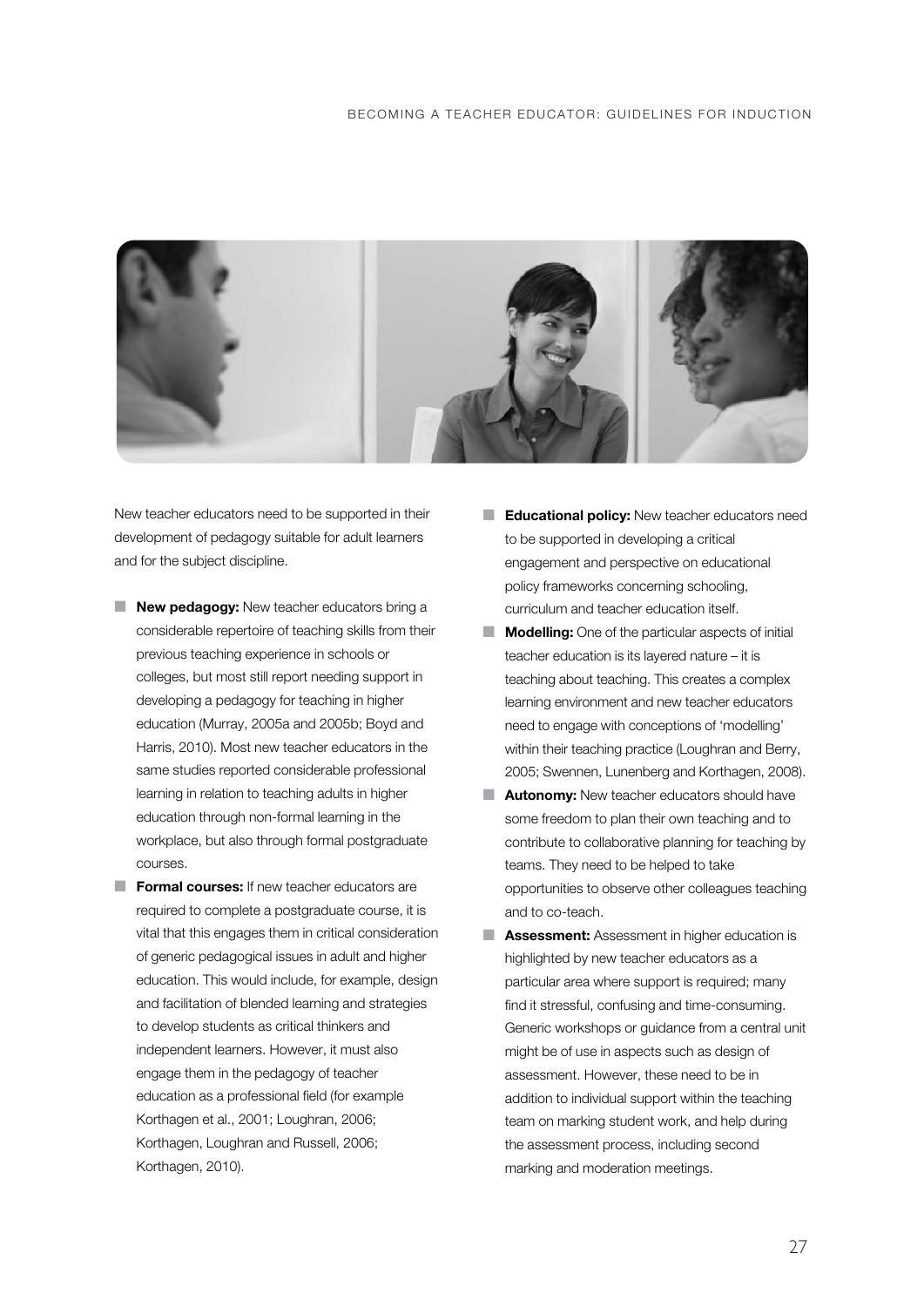#### BECOMING A TEACHER EDUCATOR: GUIDELINES FOR INDUCTION



#### **4.4 Work-based learning**

"I think the hardest thing is when you've got people [student teachers] who are identified in a training role and they don't have the luxury of having a cohort [of students] who they are going to see each week for a long period of time…[for example] Police Trainers…it is so varied and their roles are so different." Experienced teacher educator (based in a further education college)

The role of a new teacher educator will usually include facilitating work-based learning in partnership with colleagues who provide mentoring for the student teachers in schools, colleges and other settings. This work involves collaboration in assessment and moderation of teaching standards. Despite prior experience of mentoring that new teacher educators may bring, this is a complex role and it would be wrong to assume that little induction support is needed in this area.

- **Partnership:** Partnership in pre-service teacher education courses is a complex idea in part because at its heart is "the complexity and contestability of professional knowledge" (Furlong et al., 2005:19). Current models of teacher education partnership in the UK mean that working in placement settings has organisational, epistemological, ethical and pedagogical complexities for teacher educators (Furlong et al., 2005; Murray, 2007). New teacher educators need time, space and guidance to come to terms with these complexities.
- **Pedagogy of guidance:** The work of teacher educators in supporting student placements and mentors includes adopting what Guile and Lucas (1999:212) have termed a **'pedagogy of guidance'**. There are tensions but also tremendous learning opportunities in the tripartite arrangement between student, work-based mentor and university-based tutor.
- **Theory and practice:** particularly when visiting student teachers on placement, teacher educators will engage with the tension between what are often (mis)characterised as 'educational theories' (based loosely around the foundation disciplines of education) and 'practice' (including practical wisdom and personal theories generated from practice). New teacher educators need to be given the opportunity to reflect on this tension, to discuss it with colleagues and to consider how it should be handled in their professional relationships with school-based colleagues and student teachers.
- **Peer review:** Teacher educators in further education will often be teaching their workplace colleagues because some of their student teachers will be teaching in the same college setting. This creates some challenge not least because marking and giving feedback on assignments becomes a form of peer review.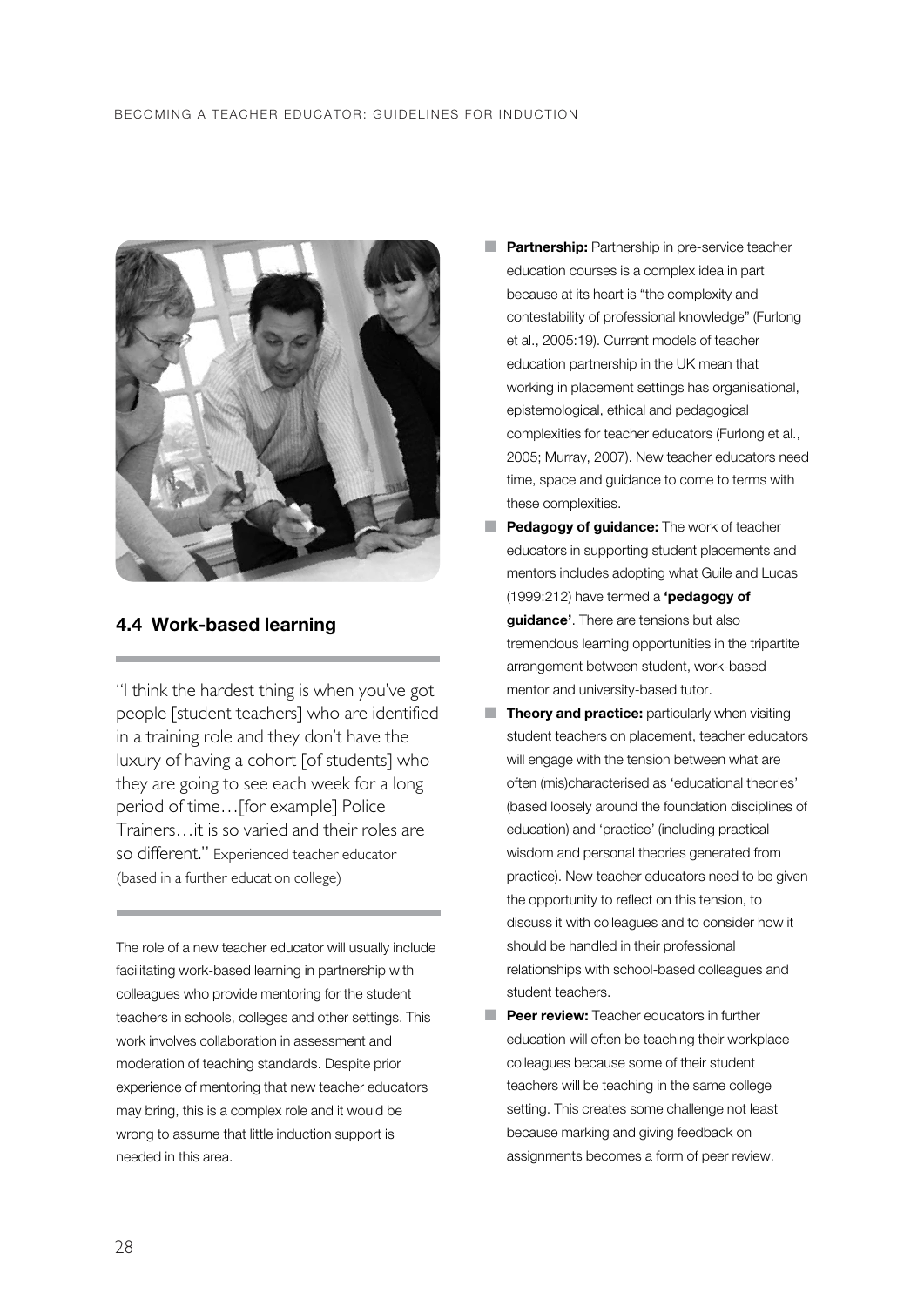- **Priorities:** The teacher educator may need to manage a tension in work-based learning where the priority of the setting providing a placement for a student teacher is focused on the achievement of the pupils/students, rather than on the learning of the student teacher. There will sometimes be difficult issues for new teacher educators to tackle, including failing students, disagreement over assessment, or lack of quality of a placement.
- **Strategies:** Strategies for supporting the new teacher educator in their school-based work might include: an information pack; a workshop session; shadowing an experienced colleague; and joint observations with experienced colleagues.

#### **4.5 Formal courses for new academics**

"I've found the PG [postgraduate course for new academics] useful. I'm finding the MA [Masters in Education] useful. It's enabling me to think with greater clarity and develop arguments orally and in writing but [also] in terms of actually doing my day to day job." New teacher educator (based in a university)

In re-assessing key concepts in workplace learning, Fuller et al. (2005) argue that formal courses might make a significant contribution to shaping informal workplace learning and they stress the significance of how such courses are valued within the organisation. Well-designed formal courses may promote or even provoke workplace learning by participants. Tacit knowledge is often developed, acquired and used 'unobserved' in the 'interstices of formal learning contexts' (Eraut, 2000:133).

- **Teaching qualifications:** A key question is about institutional policy on mandatory completion of a postgraduate course in learning and teaching in higher education: should new teacher educators, who will invariably already hold a teaching qualification, be expected to gain a formal qualification on teaching and learning in higher education?
- **Formal programme:** Evidence emerging from studies of new teacher educators does suggest that there is support from those who have completed a postgraduate programme for the value of such a course as part of academic induction (Murray and Male, 2005). In addition to the value of the course content, participation in a formal programme is seen by new teacher educators as providing opportunities for networking and experiential learning as a higher education student (Boyd and Harris, 2010).
- **Higher education:** Some new teacher educators will bring considerable experience of delivering professional development for experienced teachers. This may be useful adult education experience but it may not have included critical elements of higher education such as formal assessment.
- **Flexibility:** The flexibility of a postgraduate course in terms of providing for the individual needs of different new teacher educators is important. Above all the course needs to support them in critical engagement with subject specific pedagogy (see Section 4.3).
- **Partnership:** Close co-operation between the postgraduate course and the teacher education department is important. Strong two-way communication links through mentors and heads of departments will help to establish an effective partnership approach to the academic induction of new teacher educators.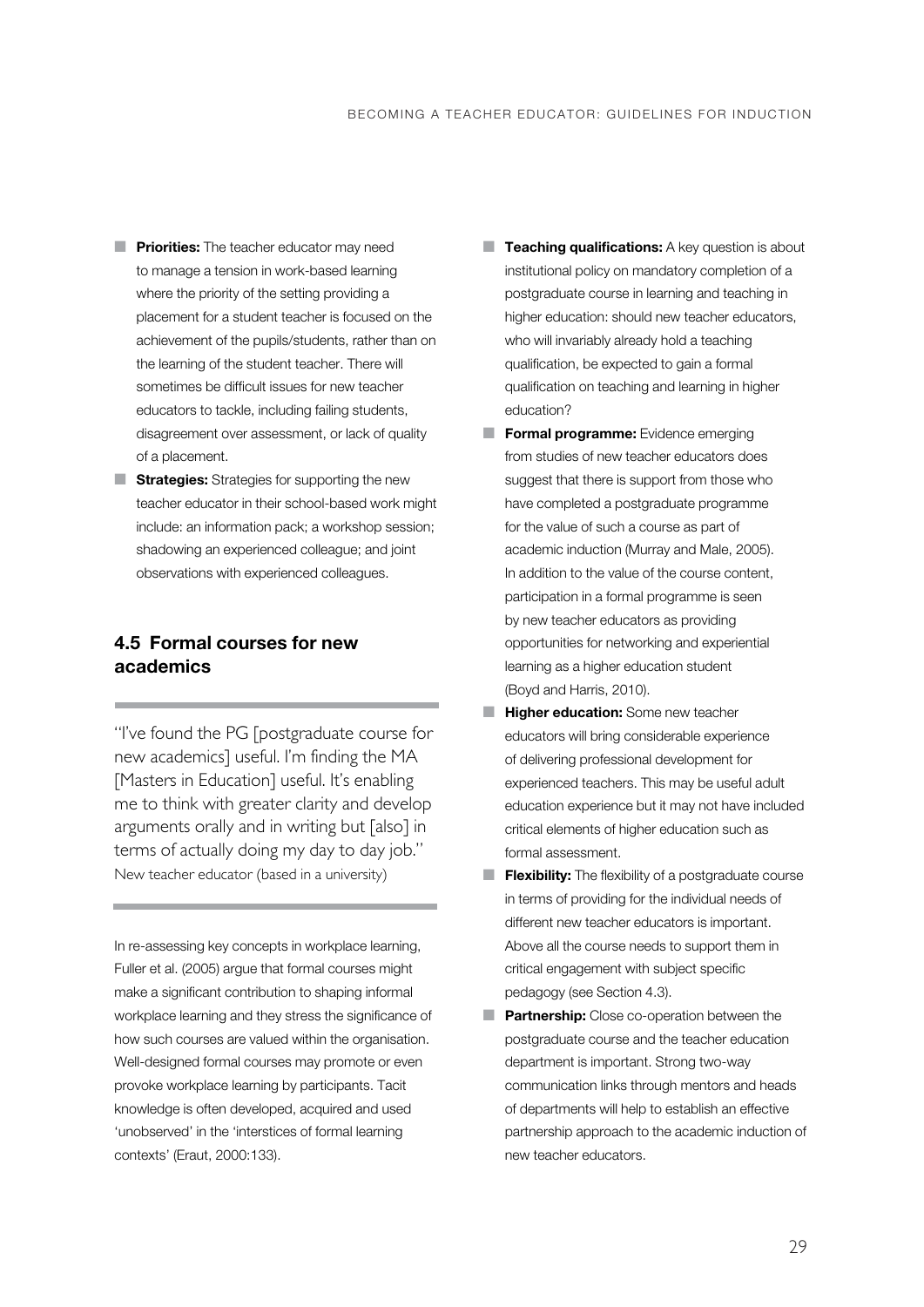- **F** Practitioner research: If a postgraduate course adopts a practitioner research approach to learning and teaching, and includes within this an element of research methodology and skills, this may be particularly appropriate for teacher educators because of its relevance to the subject discipline.
- **Masters level credits:** New teacher educators may be appointed before gaining a Masters level qualification and for these individuals completion of the postgraduate course should provide credit towards their Masters award. A Masters level dissertation will provide a structured opportunity for a significant research project.

#### **4.6 Scholarship and research activity**

"In a couple of years of time I worry that I will be out of touch and hopefully I will be able to say 'look guys listen to me. I kind of know what I'm saying because I've done some research in this area." New teacher educator (based in a university)

Scholarship and research activity are seen in these guidelines as an integral part of the complexity of teacher educators' work and their professional expertise. In some ways all that has come before is a preamble to dealing with this issue because it is at the heart of professional development as a teacher educator. Enhancing scholarship is a key issue during academic induction (Murray, 2005b).

The level of scholarship and research activity is a distinguishing factor of higher education partnership approaches to teacher education, and it is critical for

the quality of the student experience. It is important that new teacher educators have a clear understanding of the definition and expectations of scholarship and research within their institution and of how that is interpreted and mediated within the teacher education department. This is a contentious issue and area of challenge for teacher educators in both university and further education college workplace settings.

It may be helpful to see progression in scholarship and research activity as moving from **inquiring into** an area of expertise related to teaching, learning and/or teacher education through to **contributing actively** to it (Association of Teacher Educators, 2003).

- **Inquiry** aims at a thorough knowledge of the area and may be achieved through processes such as sustained reading, personal reflexivity on practice and involvement in small-scale research projects.
- **Contribution** involves engagement in writing, publication and dissemination of some form of original research and aims to make develop new knowledge within the area.

In Boyer, Altbach and Whitelaw's (1994) terms it may also help to consider induction into scholarship and research as a process of moving from the scholarship of application (integrating theory with practice) to the **scholarship of discovery** (the production of original research). This is a progression which requires sustained support from the beginning of year one through to the end of induction in year three and on into mid-career development. It is important that expectations of progression are realistic for the workplace context and that they take into account the starting points and career aspirations of individuals.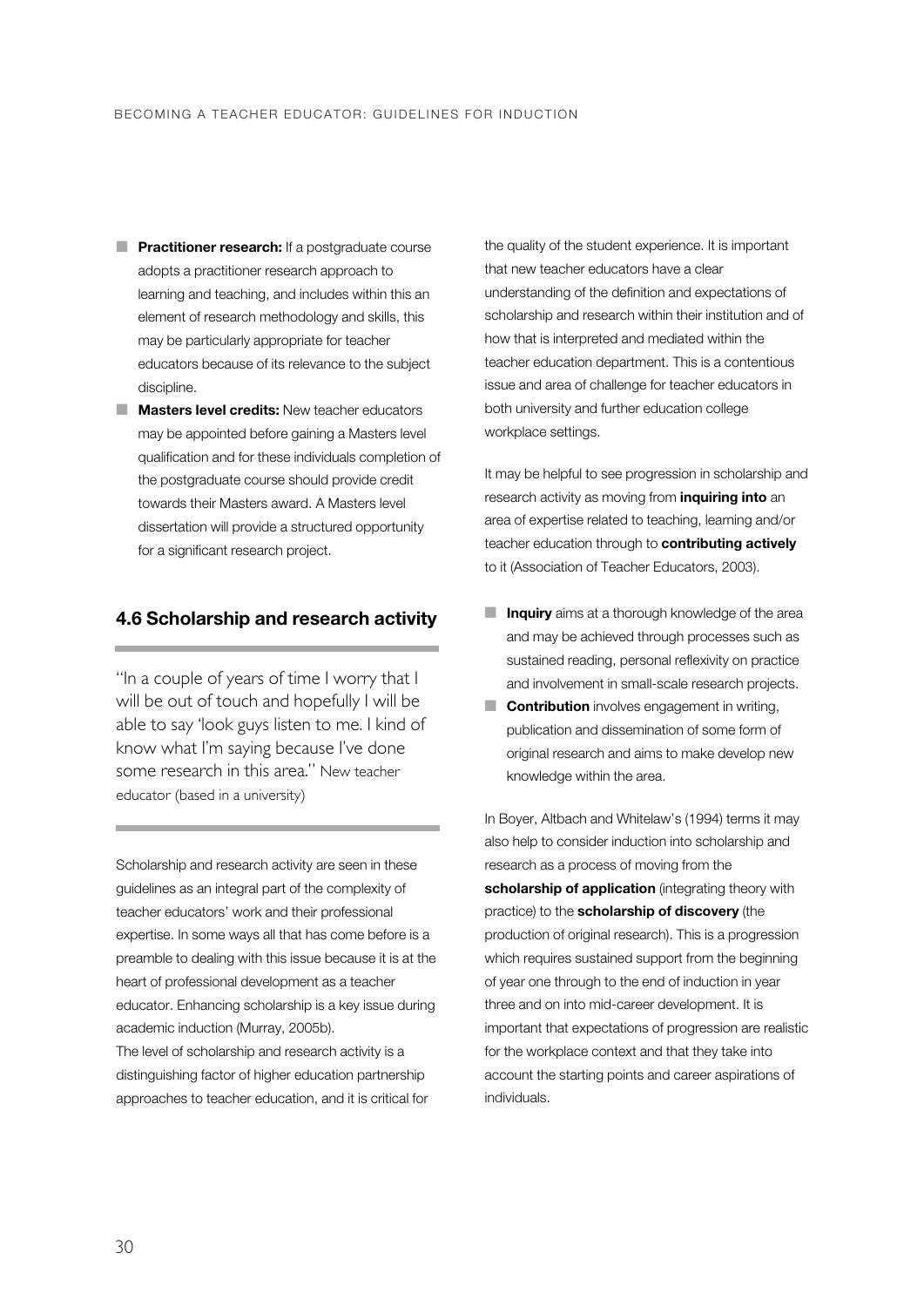

#### *Key questions*

- What experiences and strengths in scholarship and research does the new teacher educator bring?
- What attitudes and aspirations about scholarship and research do they have?
- What do they see as their future area of expertise?
- What are the institutional/departmental expectations of scholarship and research?
- **Are there probationary requirements? If** so, over what timeframe do these take place?
- **What are the institutional/departmental** expectations of scholarship and research for experienced teacher educators? How will these frame the institutional view of the new teacher educator's development over the first three years?
- What resources and established ways of working are available within the department and the institution to support their development as scholar and researcher?

#### *Issues and strategies to consider*

- **Realistic expectations:** Ensuring that expectations for scholarship and research are realistic, especially for the first year in post. Setting rising expectations over the three-year induction period for new teacher educators to acquire increasing levels of expertise and to reflect this growth by making the move from **inquiry** to **contribution.**
- **Clear messages:** How might clear messages about the priority for scholarship and research be made explicit through the practical arrangements taken to promote it? To make scholarship and research more feasible, consider how these might be reviewed and adjusted:
	- workload allocation
	- the structure and staffing of teacher education programmes
	- timetabling
	- planning of scholarship time by individuals
	- practical arrangements in place for providing cover for the teaching of colleagues.
- **Support:** Supporting conventional research induction and development routes (for example, research training, and enrolment for Masters or doctorates) but allowing for realistic timeframes. Where new teacher educators are not enrolled for formal qualifications such as doctorates, providing research mentoring or support groups to ensure that the new teacher educator has access to research capacity-building support.
- **Accessible opportunities:** If the opportunities for research support, funding and dissemination are fragmented across the department, institution and subject discipline, considering how these can be drawn together and made accessible for the new teacher educator.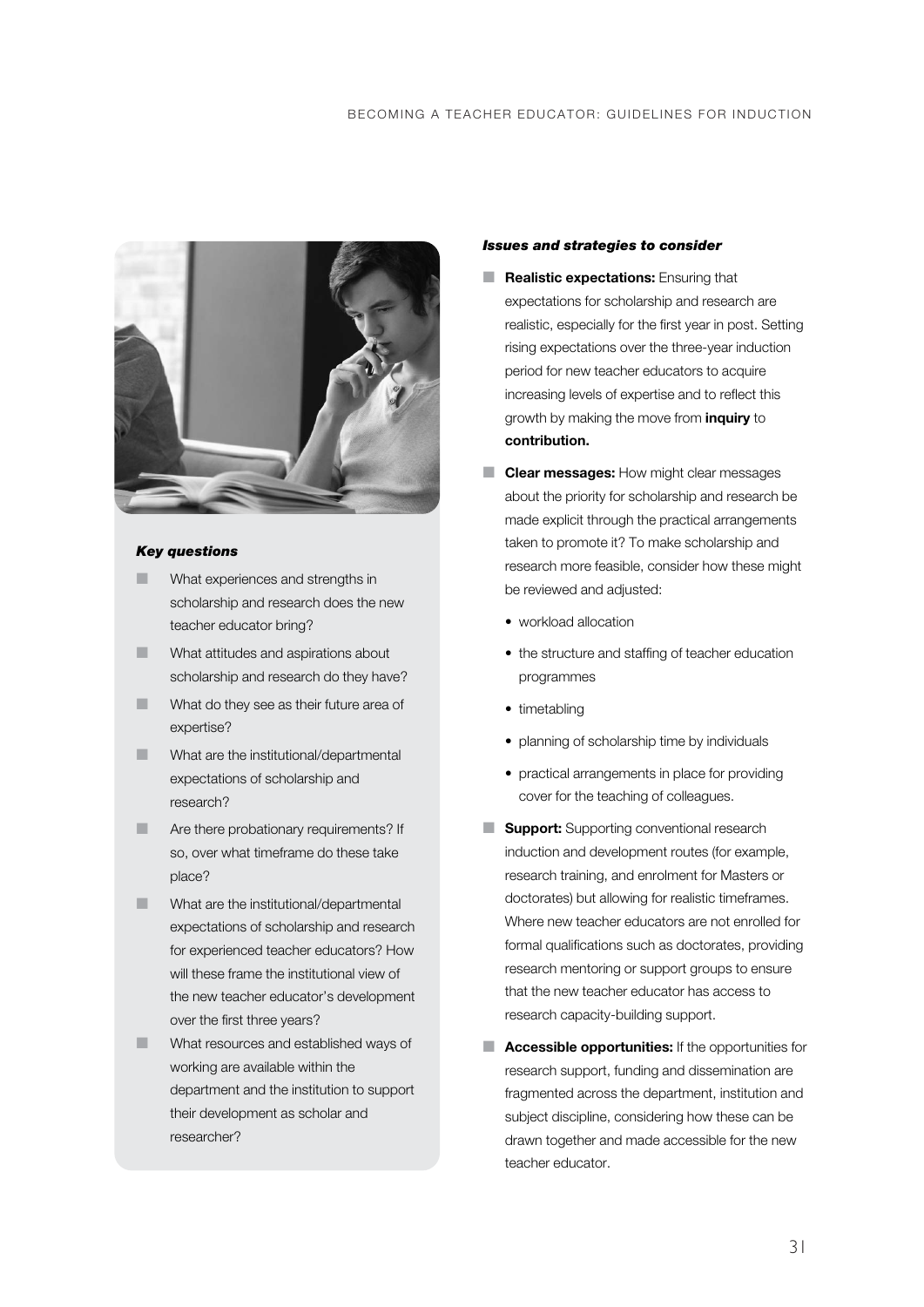- **E** Group membership: Considering what opportunities are provided for the new teacher educator to join formal and informal research groups and projects which would help to build confidence and skills in empirical research and writing for publication. These may be within the department or wider groups within the subject discipline community.
- **E** Action research: New teacher educators might be encouraged to initiate or join collaborative action-oriented practitioner research on learning and teaching in higher education, including aspects of teacher education partnership. This may form a useful route into research activity for

academics in general (Kember, 2000). Although sometimes contested in terms of value as formal research outputs, action research approaches may be particularly appropriate for teacher educators because of their congruence with the field of teacher education (McNiff and Whitehead, 2002; Loughran, 2006).

■ **Academic writing:** It may be appropriate to encourage early attempts at academic writing. These might be related to production of learning resources, and to consider how non-formal mentoring might support the key challenge of developing writing and achieving publication (Johnson and DeSpain, 2004).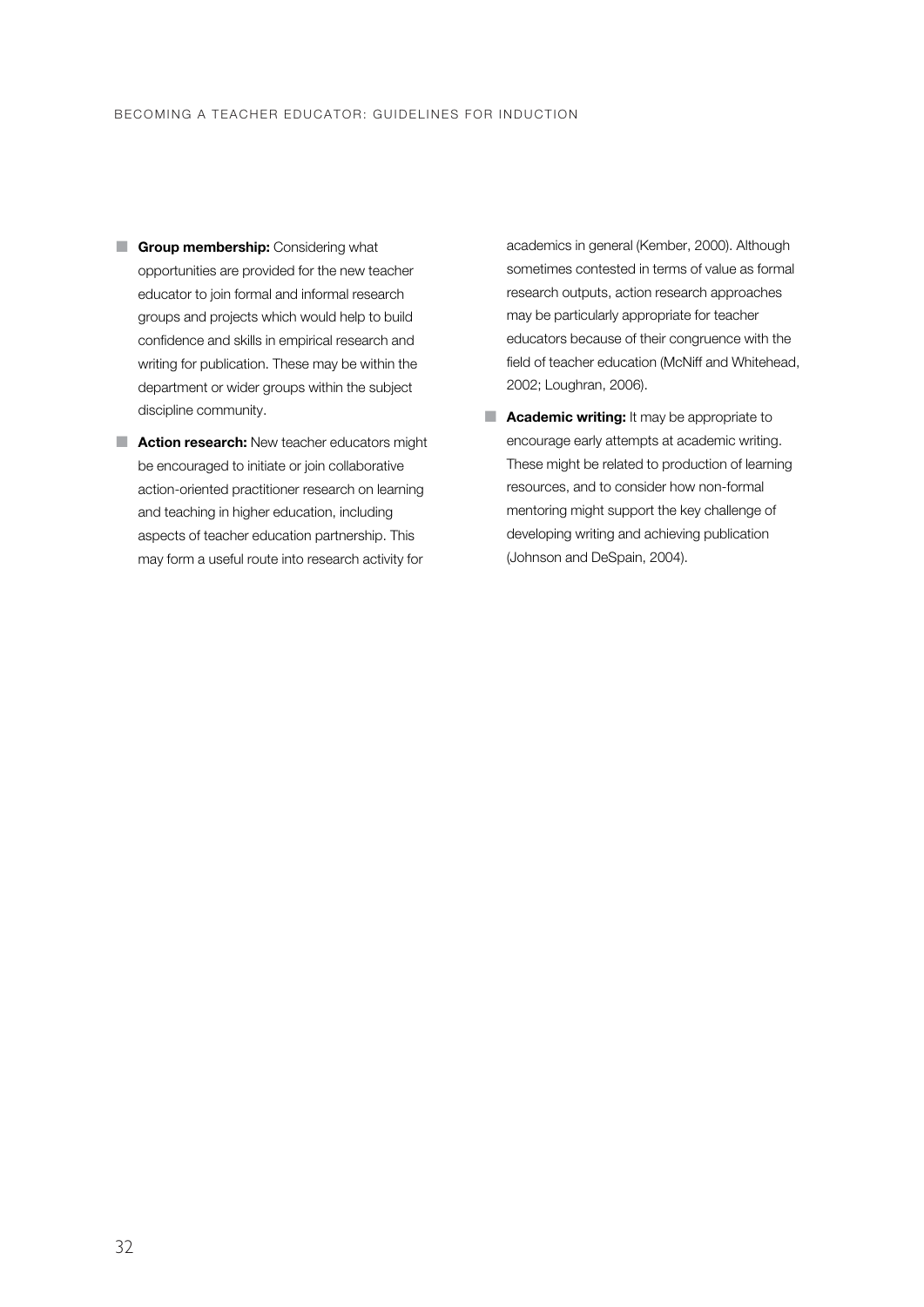

### Looking ahead Section 5

Enhancing induction for newly appointed teacher educators is a significant systemic challenge. It has implications for all members of education departments; and potential benefits for the creation of more effective learning communities for both new and experienced members of staff. Meanwhile, individual teacher educators will need to use these guidelines as support and be proactive in making the best use of available resources within their workplace and relevant wider networks.

The challenge for induction of teacher educators appears to be not to devise set induction programmes that will equip them with a 'bag of tricks' full of generic pedagogical and research skills for higher education work. Rather, they should have the time, space,

support and opportunities to reflect on and analyse their emerging practice as teacher educators and the questions, issues and dilemmas it raises. As Eraut (2000:133) states: "Tidy maps of knowledge and learning are usually deceptive."

The development of such an induction process and learning environment faces real challenges in the current accountability-led systems of higher education, where senior academics and external agencies may seek simplistic measures for the outcomes of professional learning. Teacher education teams need to contribute to challenging and developing this policy framework at institutional and national level and practitioner evaluation and research may produce useful evidence to drive change.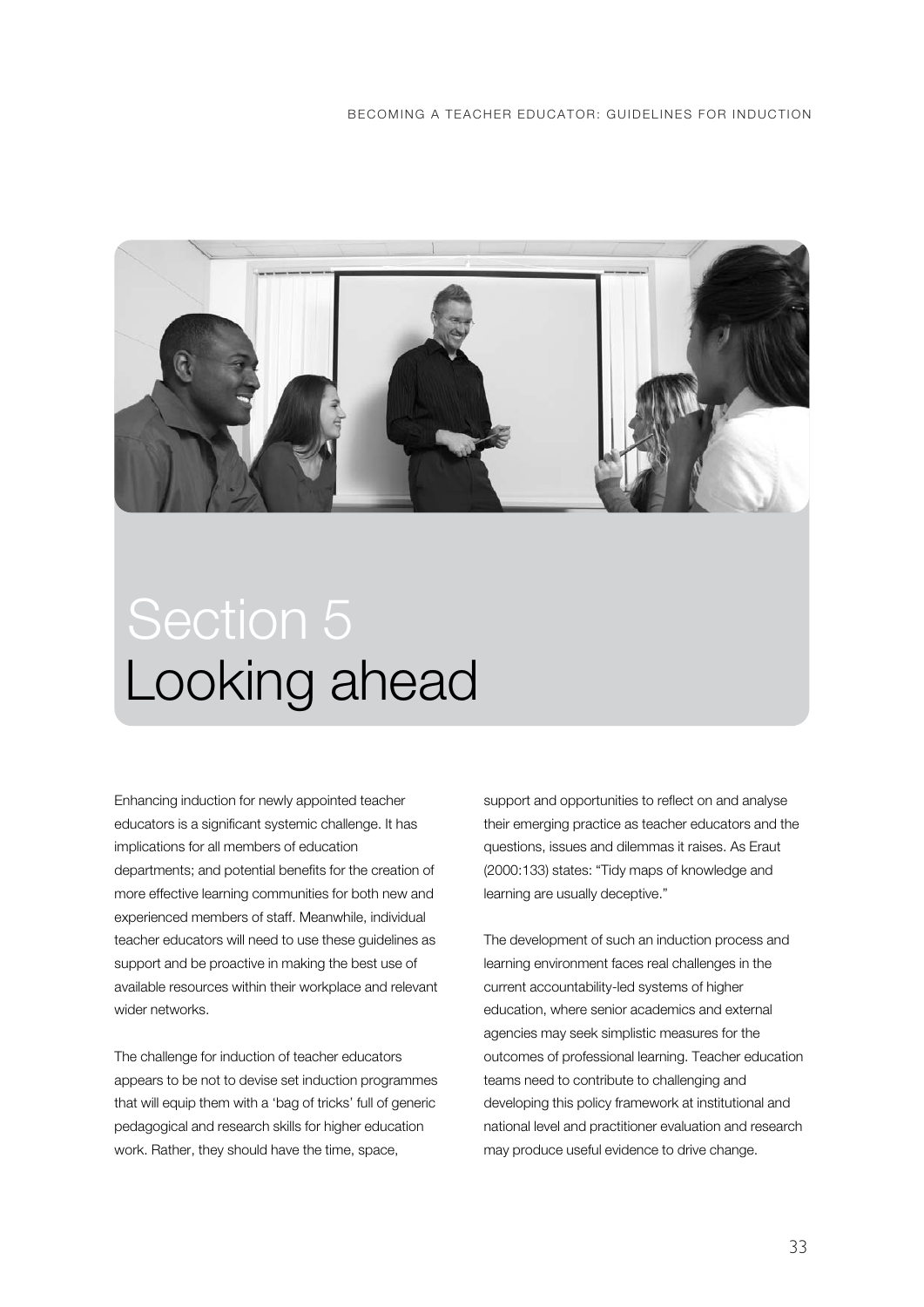There may be unhelpful aspects of central institutional policy and practice that need to be mediated in the short term, but concerted efforts may bring about change and improvement in the longer term. Driving through change and developing the learning architecture of the institution (Dill, 1999; Boyd, 2010) to enhance induction will be challenging, but it may provide rich rewards. It might be helpful to seek the involvement and support of the learning and teaching unit and to frame the changes identified into the wider framework of the institution and the corporate plan. It is particularly appropriate for a teacher education department to seek to influence institutional policy on academic induction. The UK National Framework for Professional Standards for Teaching and Supporting Learning (Higher Education Academy, 2006) may be useful to institutions and education departments in building a suitable structure for professional learning activity,

including academic induction. Professional standards developed for teacher educators in other countries may also be of interest and use. See, for example, Association of Teacher Educators (2003) in the USA.

Given the fast pace of change in schools and colleges and within teacher education, it seems likely that the professional field of the teacher educator will continue to develop at speed. This means that working on teacher education courses, based in universities and colleges, will pose challenges to all teacher educators and particularly to the next 'generation' of teacher educators entering this area of work. We would argue that this context is a strong reason why education departments should pay attention to enhancing workplace learning for all teacher educators. We very much hope that these guidelines will make a contribution to that process.

#### **Key professional and scholarship web sites for teacher educators**

Institute for Learning (IfL): www.ifl.ac.uk Higher Education Academy (HE Academy): www.heacademy.ac.uk Universities Council for the Education of Teachers (UCET): www.ucet.ac.uk British Educational Research Association (BERA): www.bera.ac.uk Teacher Education Advancement Network (TEAN): www.tean.ac.uk Teacher Education in Lifelong Learning network (TELL) via www.teachology.org.uk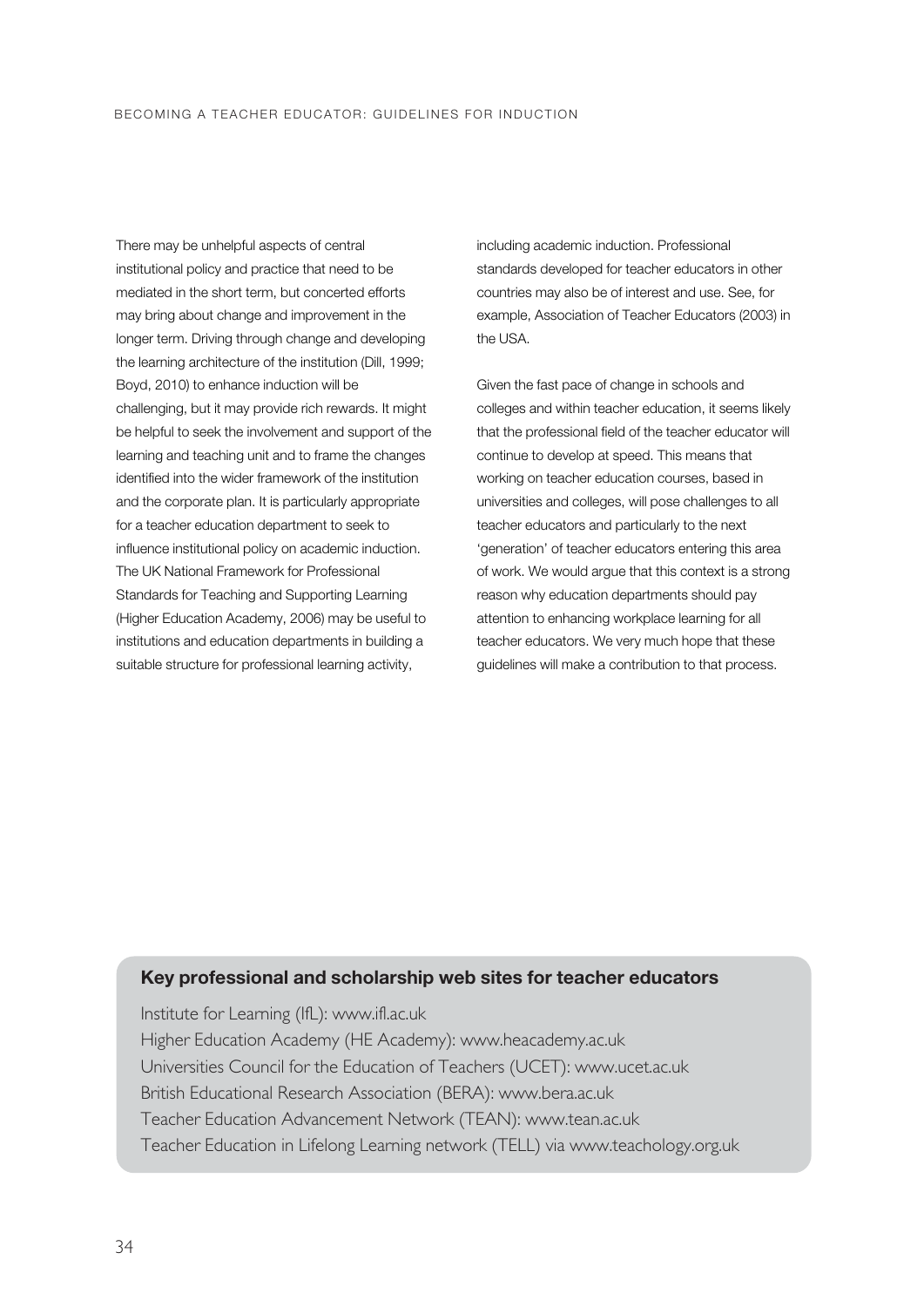#### **References**

Association of Teacher Educators (ATE) (2003). *Standards for teacher educators.* www.ate1.org/pubs/ Standards\_for\_Teac.cfm [14th September 2011].

Avis, J., Kendal, A. and Parsons, J. (2003) Crossing the boundaries: expectations and experience of newcomers to higher and further education. *Research in Post-Compulsory Education.* 8(2): 179-196.

Barak, J., Gidron, A. and Turniansky, B. (2010) Without stones there is no arch: a study of professional development of teacher educators in a team. *Professional Development in Education.* 36(1-2): 275-283.

Barkham, J. (2005) Reflections and interpretations on life in academia: a mentee speaks. *Mentoring and Tutoring.* 13(3): 331-344.

Bell, A. (2011) Looking for Professor Right: mentee selection of mentors in a formal mentoring programme. *Higher Education.* 61(5): 545-561.

Blackler, F. (1995) Knowledge, knowledge work and organisations: an overview and interpretation. *Organization Studies* 16 (6): 1021–1046.

Boud, D. & Walker, D. (1998) Promoting reflection in professional courses: the challenge of context. *Studies in Higher Education* 23 (2): 191–206.

Boyd, P. (2010) Academic induction for professional educators: supporting the workplace learning of newly appointed lecturers in teacher and nurse education. *International Journal for Academic Development.* 15(2): 155-165.

Boyd, P. and Harris, K. (2010) Becoming a university lecturer in teacher education: expert school teachers reconstructing their pedagogy and identity. *Professional Development in Education.* 36(1-2): 9-24.

Boyd, P., Baker, L., Harris, K., Kynch, C. and McVittie, E. (2006) Working with multiple identities: supporting new teacher education tutors in Higher Education. In Bloxham, S., Twiselton, S. and Jackson, A. (eds.) *Challenges and Opportunities: developing learning and teaching in ITE across the UK, ESCalate 2005 Conference Proceedings*, Higher Education Academy. http://escalate.ac.uk/2419 [14th September 2011].

Boyer, E., Altbach, P. and Whitelaw, M. (1994). *The Academic Profession: an International Perspective*. Princeton, New Jersey: The Carnegie Foundation for the Advancement of Teaching.

Clegg, S. (2003) Learning and teaching policies in higher education: mediations and contradictions of practice. *British Educational Research Journal.* 29(6): 803-819.

Clemans, A., Berry, A. and Loughran, J. (2010) Lost and found in transition: the professional journey of teacher educators. *Professional Development in Education.* 36(1-2): 211-228.

Cochran-Smith, M. (2005) Teacher educators as researchers: multiple perspectives. *Teaching and Teacher Education.* 21(2): 219-225.

Covey, S. (2004) *The 7 Habits of Highly Effective People: powerful lessons in personal change*. London: Simon and Schuster.

Deem, R. and Lucas, L. (2007) Research and teaching cultures in two contrasting UK policy contexts: academic life in education departments in five English and Scottish universities. *Higher Education.* 54(1): 115-133.

Dill, D.D. (1999) Academic accountability and university adaptation: the architecture of an academic learning organization. *Higher Education.* 38: 127-154.

Dye, V., Herrington, M., Hughes, J., Kendall, A., Lacey, C. and Smith, R. (2010) Collaborative writing and *dis*-continuing professional development: challenging the rituals and rules of the education game? *Professional Development in Education*. 36(1- 2): 289-306.

Ellis, V., Blake, A., McNicholl, J. and McNally, J. (2011) *The work of teacher education: final report*. Higher Education Academy. www.education.ox.ac.uk/wordpress/wpcontent/uploads/2010/07/WoTE-Phase-2-Final-Report.pdf [14th September 2011].

Engestrom, Y. (2001) Expansive learning at work: towards an activity-theoretical reconceptualisation. *Journal of Education and Work.* 14(1): 133-156.

Eraut, M. (2000) Non-formal learning and tacit knowledge in professional work. *British Journal of Educational Psychology.* 70: 113-136.

Eraut, M. (2007) Learning from other people in the workplace. *Oxford Review of Education.* 33(4): 403-422.

Evans, K., Hodkinson, P., Rainbird, H. and Unwin, L. (2006) *Improving Workplace Learning*. London: Routledge.

Fuller, A. and Unwin, L. (2003) Learning as apprentices in the contemporary UK workplace: creating and managing expansive and restrictive participation. *Journal of Education and Work*. 16(4): 407-426.

Fuller, A., Hodkinson, H., Hodkinson, P. and Unwin, L. (2005) Learning as peripheral participation in communities of practice: a reassessment of key concepts in workplace learning. *British Educational Research Journal.* 31(1): 49-68.

Furlong, J., Campbell, A., Howson, J., Lewis, S. and Mcnamara, O. (2005) Partnership in English Initial Teacher Education: changing times, changing definitions: Evidence from the TTA National Partnership Project. Paper presented to the British Educational Research Conference, Glamorgan. September 2005.

Griffiths, V., Thompson, S. and Hryniewicz, L. (2010) Developing a research profile: mentoring and support for teacher educators. *Professional Development in Education*. 36(1-2): 245-262.

Guile, B. and Lucas, N. (1999) Rethinking initial teacher education and professional development in further education. In Green, A. and Lucas, N. (eds.) *Further Education and Lifelong Learning: Realigning the sector for the twenty-first century* (pp. 203–224)*.* London: Bedford Way Papers**.**

Harkin, J. (2005) Fragments stored against my ruin: the place of educational theory in the professional development of teachers in further education. *Journal of Vocational Education and Training.* 57(2): 165-180.

Harrison, J. and McKeon, F. (2008) The formal and situation learning of beginning teacher educators in England: identifying characteristics for successful induction in the transition from workplace in schools to workplace in higher education. *European Journal of Education*. 31(2): 151-168.

Harwood, J. and Harwood, D. (2004) Higher education in further education: delivering higher education in a further education context – a study of five South West colleges. *Journal of Further and Higher Education.* 28(2): 153-164.

Helawell, D. and Hancock, N. (2001) A case study of the changing role of the academic middle manager in higher education: between hierarchical control and collegiality? *Research Papers in Education.* 16(2): 183-197.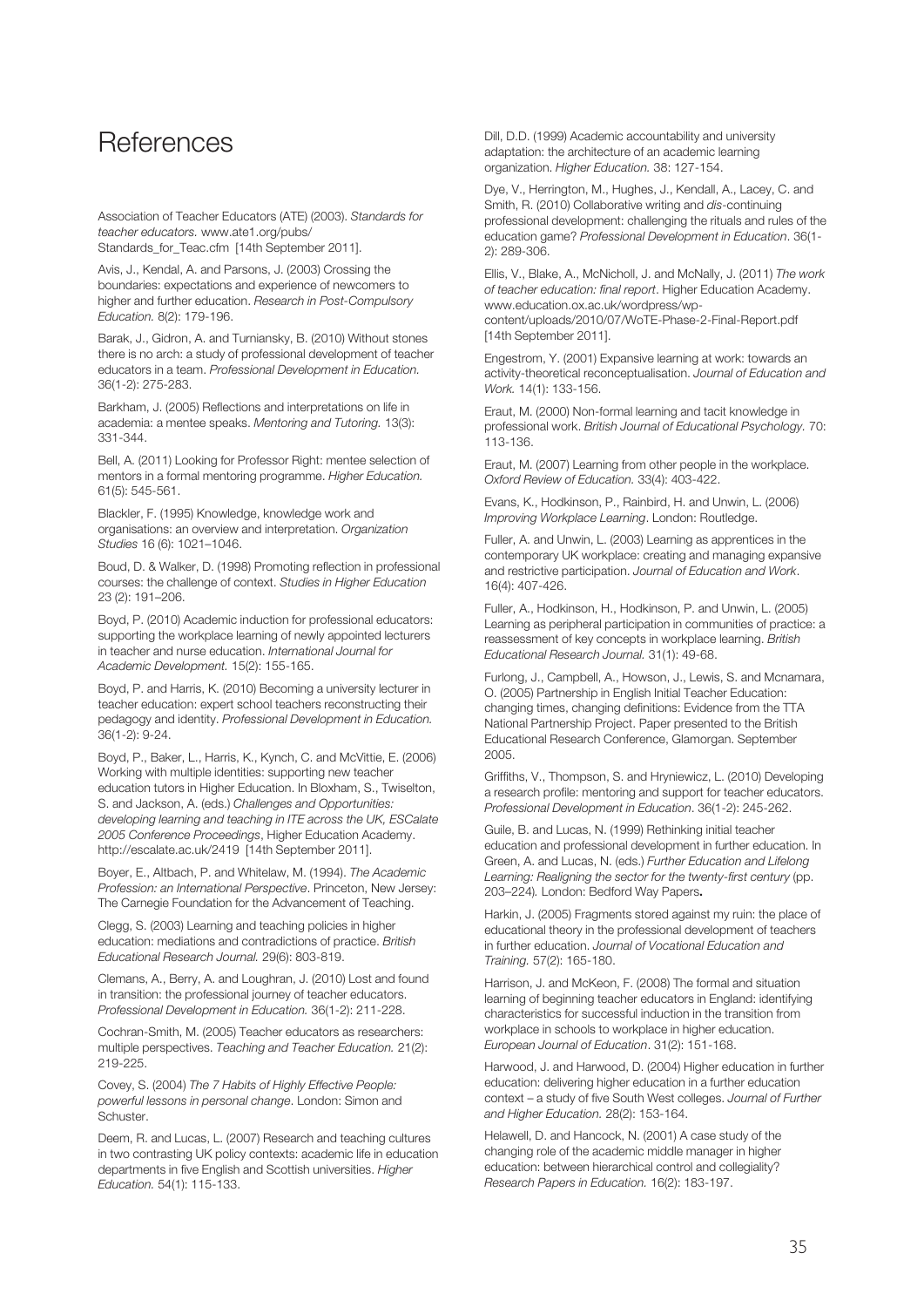Higher Education Academy (2006) The UK Professional Standards Framework for Teaching and Supporting Learning in Higher Education. York: HEA. www.heacademy.ac.uk/ukpsf [14th September 2011].

Hodkinson, H. and Hodkinson, P. (2005) Improving schoolteachers' workplace learning. *Research Papers in Education*. 20(2): 109-131.

House of Commons (2010) *Teacher Training*. www.publications.parliament.uk/pa/cm200910/cmselect/ cmchilsch/275/275i.pdf [14th September 2011].

Jones, R. (2006) *Scholarly activity in the context of HE in FE*. Higher Education Academy. www.heacademy.ac.uk/ resources/detail/resource\_database/web0462\_scholarly\_ activity\_in\_the\_context\_of\_he\_in\_fe\_June\_2006 [14th September 2011].

Johnson, J.A. and DeSpain, B.C. (2004) Mentoring the reluctant writer. *The Professional Educator.* 26(2): 45-55.

Kember, D. (2000) Action Learning and Action Research: improving the quality of teaching and learning. London: Kogan Page.

Korthagen, F. (2010) Situated learning theory and the pedagogy of teacher education: Towards an integrative view of teacher behavior and teacher learning. *Teaching and Teacher Education.* 26(1): 96-106.

Korthagen, F.A.J., Kessels, J., Koster, B., Lagerwerf, B. and Wubbels, T. (2001) *Linking Practice and Theory: The pedagogy of realistic teacher education*. Mahwah, NJ: Lawrence Erlbaum **Associates** 

Korthagen, F., Loughran, J. and Russell, T. (2006) Developing fundamental principles for teacher education programs and practices. *Teaching and Teacher Education.* 22(8): 1020-1041.

Lave, J. and Wenger, E. (1991) *Situated Learning*. Cambridge: Cambridge University Press.

Lawy, R. and Tedder, M. (2009) Meeting standards: teacher education in the further education sector. What of the agency of teacher educators? *Studies in the Education of Adults.* 41(1): 53-67.

Loughran, J.J. and Berry, A. (2005) Modelling by teacher educators. *Teaching and Teacher Education*. 21(2): 193-203.

Loughran, J.J. (2006) Developing a Pedagogy of Teacher Education: Understanding teaching and learning about teaching. London: Routledge.

Mathias, H. (2005) Mentoring on a programme for new university teachers: A partnership in revitalizing and empowering collegiality. *International Journal for Academic Development.* 10(2): 95-106.

Maxwell, B. (2009) Becoming a teacher in the learning and skills sector: conceptual and practice development. *Research in Post-Compulsory Education.* 14(4): 459-478.

McKeon, F. and Harrison, J. (2010) Developing pedagogical practice and professional identities of beginning teacher educators. *Professional Development in Education.* 36(12): 25-44.

McNiff, J. and Whitehead, J. (2002) (2nd edn.) *Action Research: Principles and Practice*. London: RoutledgeFalmer.

Murray, J. (2002) Between the chalkface and the ivory towers? A study of the professionalism of teacher educators working on primary Initial Teacher Education courses in the English education system. *Collected Original Resources in Education (CORE).* 26(3): 1-530.

Murray, J. (2005a) Re-addressing the priorities: new teacher educators' experiences of induction into Higher Education. *European Journal of Teacher Education*. 28(1): 67-85.

Murray, J. (2005b) Investigating good practices in the induction of teacher educators into higher education. ESCalate/HEA. escalate.ac.uk/downloads/1740.doc [14th September 2011].

Murray, J. and Male, T. (2005) Becoming a teacher educator: evidence from the field. *Teaching and Teacher Education*. 21(2): 25-142.

Murray, J. (2007) Countering insularity in teacher education. Academic work on pre-service courses in nursing, social work and teacher education. *Journal of Education for Teaching.* 33(3): 271-291.

Murray, J. (2008) Teacher educators' induction into higher education: work-based learning in the micro communities of teacher education. *European Journal of Teacher Education.* 31(2): 117-133.

Murray, J. (2010) Towards a new language of scholarship in teacher educators' professional learning? *Professional Development in Education.* 36(1-2): 197-209.

Noel, P. (2006) The secret life of teacher educators: becoming a teacher educator in the learning and skills sector. *Journal of Vocational Education and Training.* 58(2): 151-170.

Nonaka, I. and Takeuchi, H. (1995) The Knowledge-Creating Company: How Japanese companies create the dynamics of innovation. Oxford: Oxford University Press.

Schwiebert, V.L. with Chang, C.Y., Deck, M.D., Smith, J.W. and Woodyard, C. (2000) *Mentoring: Creating connected, empowering relationships*. Alexandria: American Counselling Association.

Staniforth, D. and Harland, T. (2006) Contrasting views of induction: the experiences of new academic staff and their heads of department. *Active Learning in Higher Education*. 7(2): 185-196.

Shteiman ,Y., Gidron, A., Eilon, B. and Katz, P. (2010) Writing as a journey of professional development for teacher educators. *Professional Development in Education.* 36(1-2): 339-356.

Sorcinelli, M. and Yun, J. (2007) From mentor to mentoring networks: mentoring in the academy. *Change*. Nov/Dec 2007: 58-61.

Swennen, A., Lunenberg, M. and Korthagen, F. (2008) Preach what you teach! Teacher educators and congruent teaching. *Teachers and Teaching: theory and practice.* 14(5-6): 531-542.

Swennen, A., Jones, K. and Volman, M. (2010) Teacher educators: their identities, sub-identities and implications for professional development. *Professional Development in Education.* 36(1-2): 131-148.

Tenner, E. (2004) The pitfalls of academic mentorships. *Chronicle of Higher Education.* 50(49): B7-B10.

Trim, P. (2001) An analysis of a partnership arrangement between an institution of further education and an institution of higher education. *Journal of Further and Higher Education*. 25(1): 107-116.

Trowler, P. and Knight, P.T. (2000) Coming to know in higher education: theorising faculty entry to new work contexts. *Higher Education Research and Development.* 19(1): 27-42.

Wenger, E. (1998) Communities of Practice: Learning, meaning and identity. Cambridge: Cambridge University Press.

Wenger, E., McDermott, R. and Snyder, W.M. (2002) *Cultivating Communities of Practice.* Boston: Harvard Business School Press.

Williams, J. and Ritter, J.K. (2010) Constructing new professional identities through self-study: from teacher to teacher educator. *Professional Development in Education.* 36(1-2): 77-92.